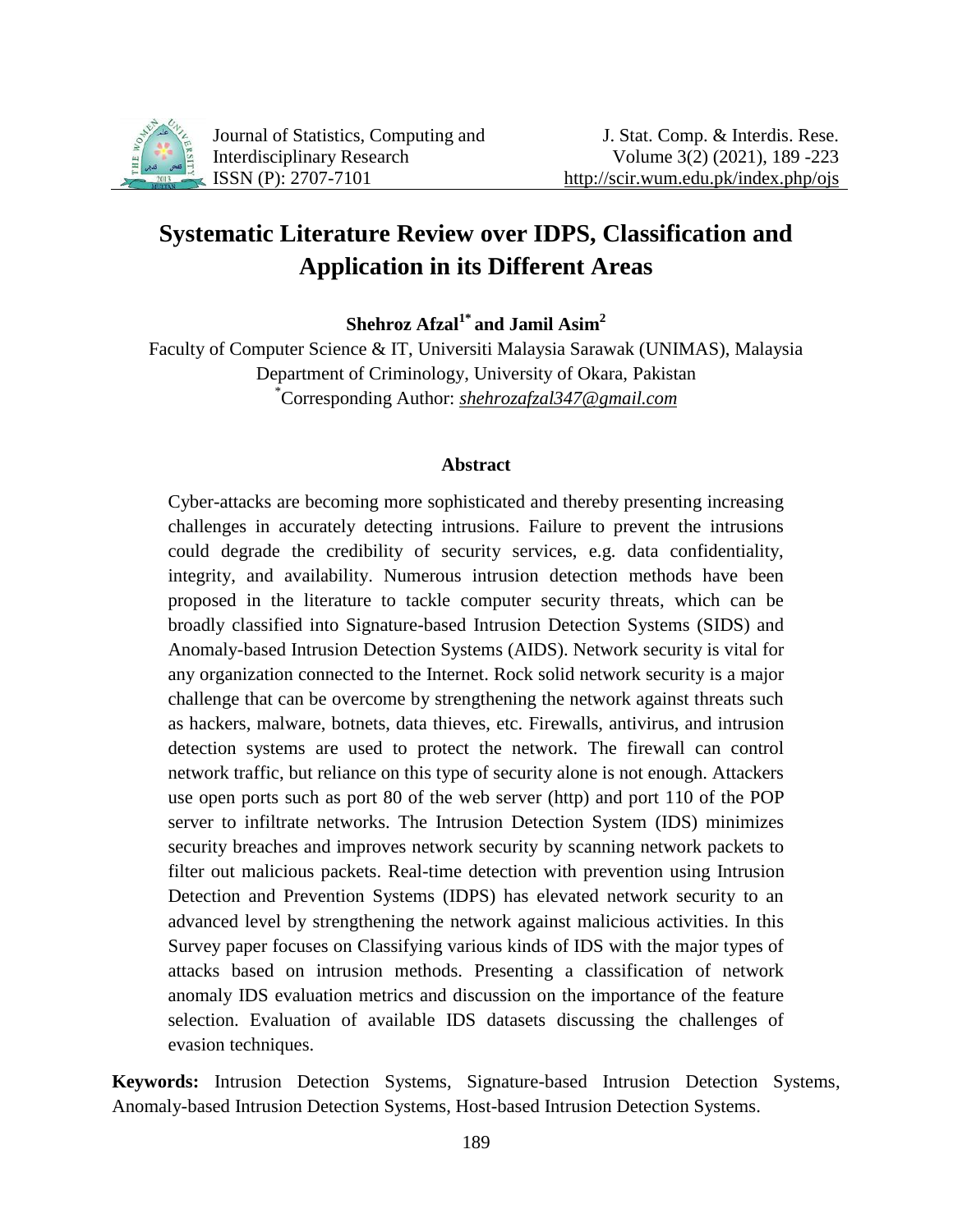## **Introduction**

The evolution of malicious software (malware) poses a critical challenge to the design of intrusion detection systems (IDS). Malicious attacks have become more sophisticated and the foremost challenge is to identify un-known and obfuscated malware, as the malware authors use different evasion techniques for information concealing to prevent detection by an IDS (Khraisat, et al., 2019). In addition, there has been an increase in security threats such as zero-day attacks designed to target internet users. Therefore, secure transactions must be provided using firewalls, intrusion detection systems (IDS), encryption, authentication, and other hardware and software solutions. IDS are designed to reliably detect probe, DoS, U2R, R2L and data attacks on Solaris, Sun OS, Linux and Windows NT operating systems with low false alarm rates. However, due to the complexity of the system, configuration and administration errors and misuse by authorized users, most systems cannot be completely prevented from attacking. An IDS has far more knowledge and many tricky detection features than ordinary firewalls. The firewall only allows the desired IP addresses and ports to pass traffic, but cannot detect whether the traffic is normal or harmful. Therefore, the firewall has some obvious advantages, but it does not have the ability to detect attacks. The intrusion detection system, on the other hand, detects threats and attacks by monitoring network traffic. When intrusion activity occurs on a network, IDS generates an alert asking the network administrator to activate and act to block or mitigate the attack (Ahmed et al., 2014). We generally have three groups of threats in any system. Threats are classified as Internal Penetrations, External penetrations and Misfeasance. External threats are those who try to break in system security for some illegal attempts, second category include of those who are internal members and try to access system outside their legal actions. There are three main approaches to intrusion prevention: Secure engineering: creation of systems without vulnerability, taking perfect corrective measures to detect and correct vulnerabilities, and detection and blocking of the operation Try before a crash (Bace, 1999). serious damage. In this paper I will focus on detailed Analysis of IDPS, Working of IDPS its methodologies and techniques used my IDPS. Late I will evaluate different methodologies, working principals and tools used by IDPS.

# **Literature Review**

Barghi has stated that when the Intrusion Detection System shields the network from the network attack, it produces a large number of false, redundant or irrelevant alerts. It is a downside of it. An online approach was presented using DARPA 1999 dataset and Shahid Rajaee Port Complex dataset. The results showed that the system reduce the number of alerts by 94.32%. In some cases, it had high detection rate and also a very high false alarm rate too (Barghi et al., 2015).

A technique to find out if a web page is harmful or benign. First, the static content of web pages that use a self-developed JAVA program is used to process signatures with regular expressions to speed up the parsing process, then a honeypot system for navigating web pages, and finally ends with the type of Web page (Koo et al., 2013).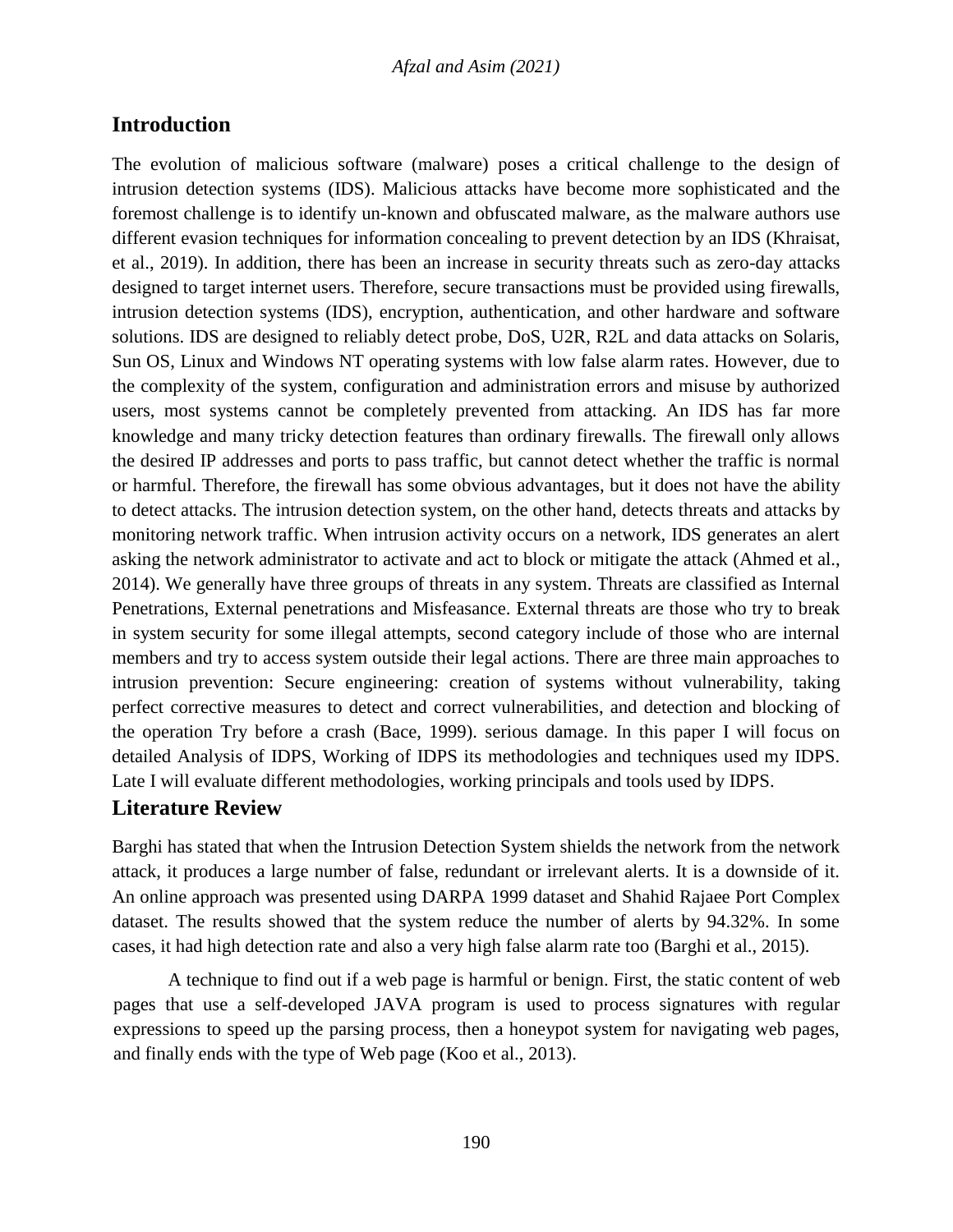### *Systematic Literature Review over IDPS, Classification and Application in its Different Areas*

Friedberg confirmed that Advanced Persistent Threat (APT) uses different attack methods to access the unauthorized system in initial stage and then slowly spread throughout the network. This proposed approach is designed to extend any" packet -level" IDS systems to improve their results. The model is built with Search-Patterns (P), Event Classes(C), Hypothesis(H) and Rules (R) (Friedberg et al., 2015).

Salama suggested that the web anomaly misuse intrusion detection framework (WAMID) works with the combination of abuse and anomaly detection algorithms to detect SQL injection attacks. First, in the training phase, a profile is created for the legitimate behavior of the database extracted from the association rules application in an XML file that contains SQL queries sent by the application to the database.

In reference to Chen Botnet it is a collection of hosts (bots) and is controlled by a master bot through a command and control channel (C&C). Therefore, this detection mechanism detects the attack during the C&C phase, that is, before the attack on the botnet. IRC traffic patterns on an organization network were taken into account for testing. The similarity measure and the periodic characteristics were observed. This system can detect malicious network traffic from normal IRC clients (Chen et al., 2015).

SQL injection attack technique that involves stealing confidential information from the main database, such as credit card numbers. They proposed IDS-SQL IDDS (SQL injection detection through query transformation and document similarity) to detect different types of SQL injection attacks. Only the requests portion after the WHERE keyword was considered. For testing, five Honeypot web applications were developed using PHP and MySQL (Kar et al., 2015).

According to Showmanship Honeypot is nothing more than a fake server that provides emulated services similar to real services running on the real server. Therefore, every time the attacker tries to attack the real server, the attacker is redirected to this fake server and ends up trapped. Honeypot then gives precious information about the intruders. This document suggested a new honey pot system. The components of the system are: i) Event auditor: to supervise the exchange of data between the nodes and send them to IDS. ii) IDS service with two components, namely the analyzer and the alert system (Somwanshi et al., 2016).

Kaur, J. stated that whenever users use a web application, all user activities are automatically added to the web log files. This system essentially focused on these journal entries and suggested a preventive technique to protect them. The most common attacks, namely denial of service and brute force attacks. And it provides a secure platform for file sharing. This system is capable of distinguishing between malicious and non-malicious users (Kaur et al., 2015).

Cross-Site Scripting attack (XSS) is a code injection attack carried out to exploit existing vulnerabilities in the web application by injecting html tag / java script functions. They featured different types of XSS attacks. This system works in two steps: the first is to track cross-site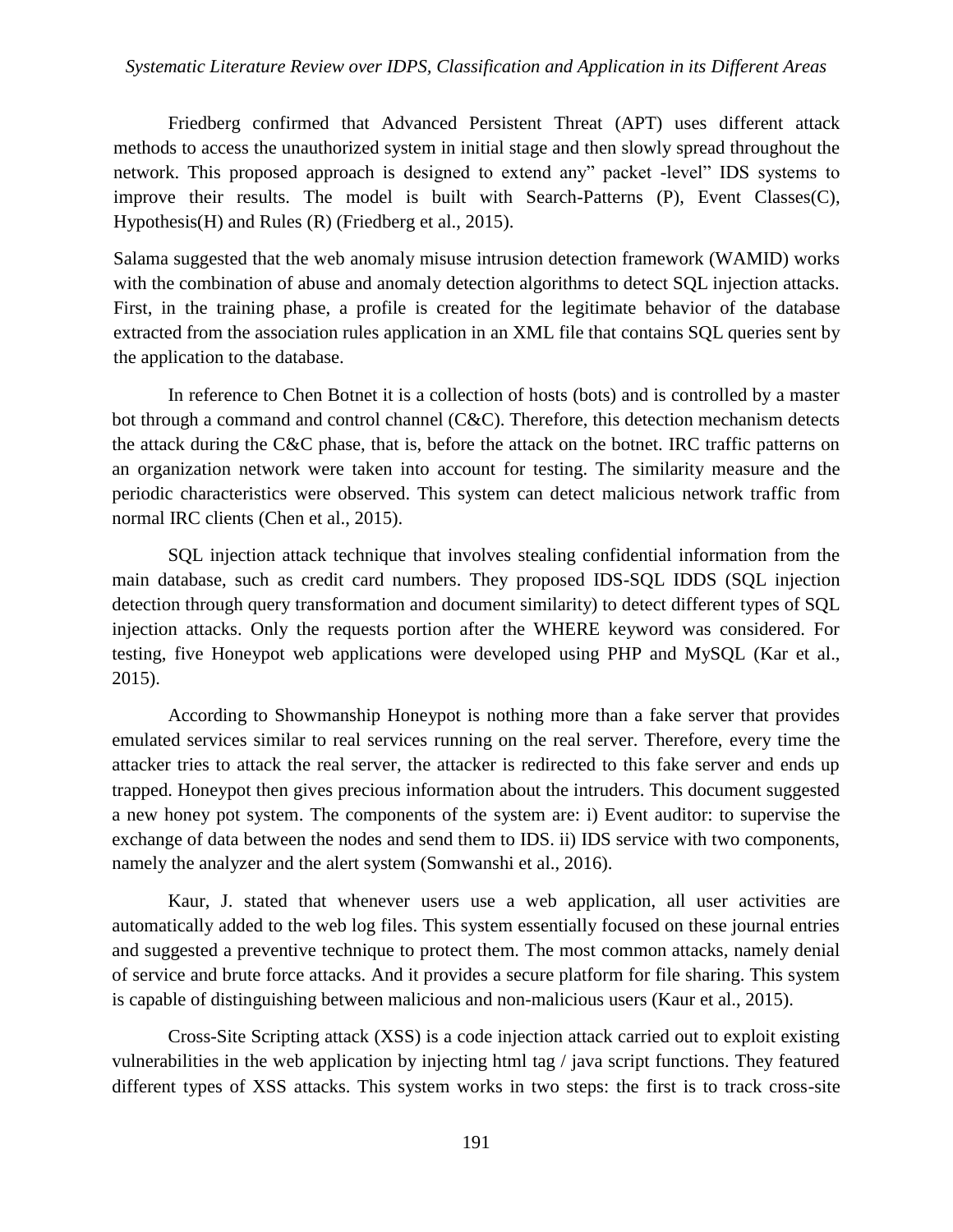scripting vulnerabilities in the web application. A php website, hosted on the local host (XAMPP server), has just been created and experiments have been performed on modern browsers (Google Chrome49, IE11, Opera15 and Firefox44.0.2) to exploit XSS vulnerabilities. The second step is to mitigate the attack (Kour et al., 2016).

Seeber (2018) have suggested a new approach to form an IDS with multiple IDSs to detect network attacks by processing data from the main components of the network using the properties of OpenFlow in an SDN environment. OpenFlow is capable of triggering an event or updating a flow counter at the arrival time of a packet based on a match or a mismatch with an existing or non-existent flow. If there are multiple Intrusion Detection Systems (IDS), traffic redirection is primarily based on subnets or IP addresses (Seeber et al., 2015).

# **Intrusion**

Intrusions are actions that attempt to bypass security mechanisms of computer systems. So they are any set of actions that threatens the integrity, availability, or confidentiality of a network resource. These properties have the following explanations:

- 1. Confidentiality means that information is not made available or disclosed to unauthorized individuals, entities or processes;
- 2. Integrity means that data has not been altered or destroyed in an unauthorized manner;
- 3. Availability means that a system or a system resource that ensures that it is accessible and usable upon demand by an authorized system user. Availability is one of the core characteristics of a secure system.
- 4. Occasionally intrusions are caused by:
	- Attackers accessing the system from Internet;
	- Insider attackers − authorized users attempting to gain and misuse non-authorized privileges.

# **Examples of Intrusions**

There are a number of attacks summary of attacks are given in a table below.

| <b>Type of Attacks</b> | <b>Explanation</b>                                                | <b>Examples</b>                                |  |
|------------------------|-------------------------------------------------------------------|------------------------------------------------|--|
| <b>Buffer Overflow</b> | Attacks the buffer's<br>boundaries and overwrites<br>memory area. | Long URL strings are a common<br>input. Cowan, |  |
|                        | Reproduces itself on the local                                    | SQL Slammer, Mydoom,                           |  |
| worm                   | host or through the network.                                      | CodeRed Nimda.                                 |  |
|                        | Programs appear attractive and                                    |                                                |  |
| Trojan                 | genuine, but have malicious                                       | Zeus, Spy Eye                                  |  |
|                        | code embedded inside them.                                        |                                                |  |

| <b>Table 1:</b> Classes of computer attacks and Intrusions |  |
|------------------------------------------------------------|--|
|------------------------------------------------------------|--|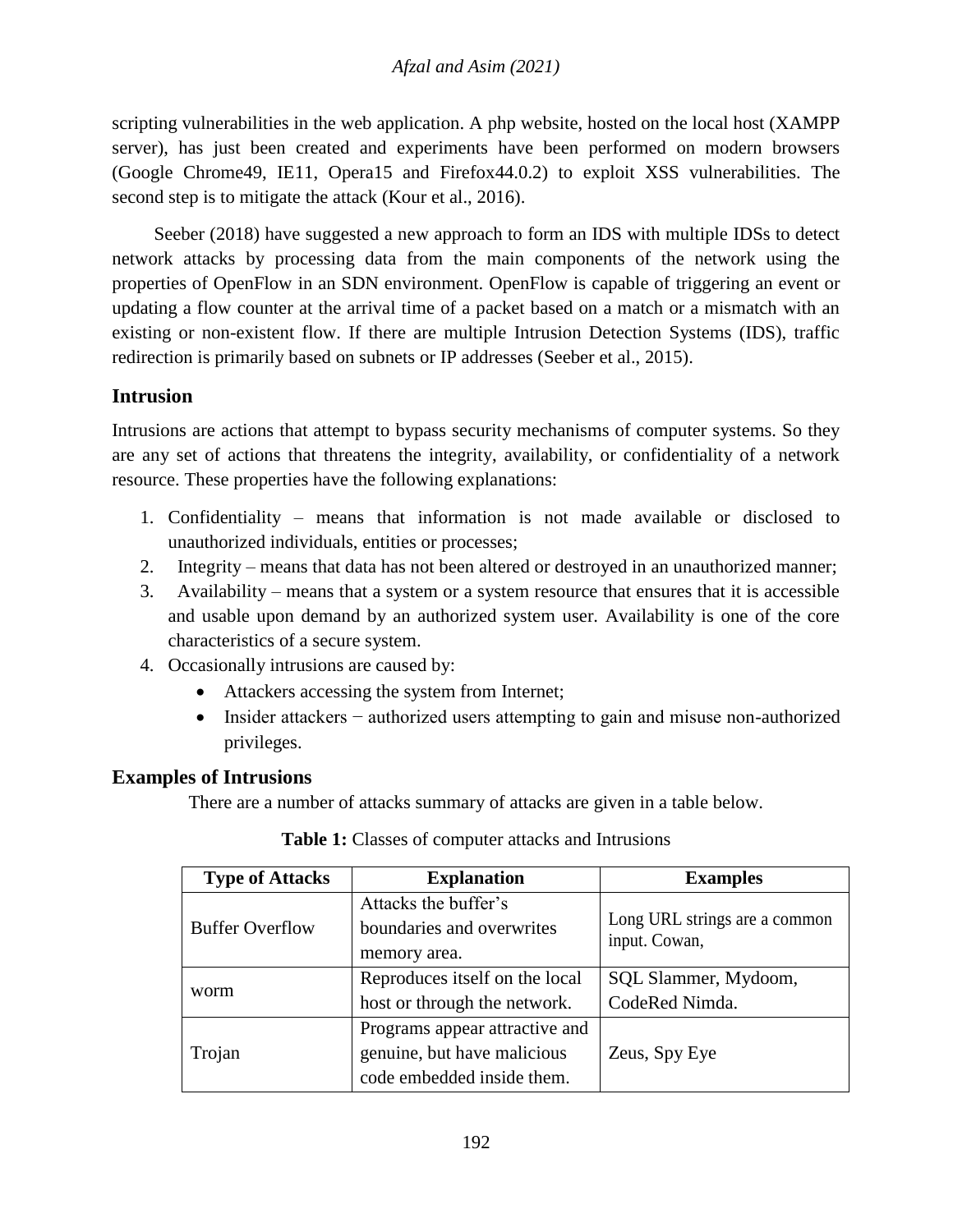| <b>DOS</b>                                        | A security event to disrupt the<br>network services. It is started<br>by forcing reseton the target<br>computers. The users can no<br>longer connect to the system<br>because of unavailability of<br>service.                           | Buffer overflow, Ping of<br>death (PoD), TCP SYN,<br>smurf                       |
|---------------------------------------------------|------------------------------------------------------------------------------------------------------------------------------------------------------------------------------------------------------------------------------------------|----------------------------------------------------------------------------------|
| <b>Common Gateway</b><br><b>Interface Scripts</b> | The attacker takes advantage<br>of CGI scripts to create an<br>attack by sending<br>illegitimate inputs to the web<br>server.                                                                                                            | Phishing email                                                                   |
| <b>Traffic Flooding</b>                           | Attacks the limited size of<br>NIDS to handle huge traffic<br>loads and to investigate for<br>possible intrusions. If a<br>cybercriminal can cause<br>congestion in the networks,<br>then NIDS will be busy in<br>analyzing the traffic. | Denial of Service (Dos) or<br>Distributed Denial of Service<br>(DDoS)            |
| <b>Physical Attacks</b>                           | Aims to attack the physical<br>mechanisms of the computer<br>system.                                                                                                                                                                     | Cold boot, evil maid                                                             |
| <b>Password Attack</b>                            | Aims to break the password<br>within a small time, and is<br>noticed by a sequence of<br>failures login.                                                                                                                                 | A dictionary attack, Rainbow<br>attack                                           |
| Information<br>Gathering                          | Gathers information or finds<br>weaknesses in computers or<br>networks by sniffing or<br>searching.                                                                                                                                      | System scan, port scan                                                           |
| User to Root attack                               | The cybercriminal accesses as<br>a normal user in the beginning<br>and then<br>Attackupgrades to a super-<br>user which may lead to<br>exploitation of several<br>vulnerabilities of the system.                                         | Intercept packets, rainbow<br>attack, social engineering<br>Rootkit, load module |
| Remote to Local                                   | The cybercriminal sends                                                                                                                                                                                                                  | Warezclient, ftp write,                                                          |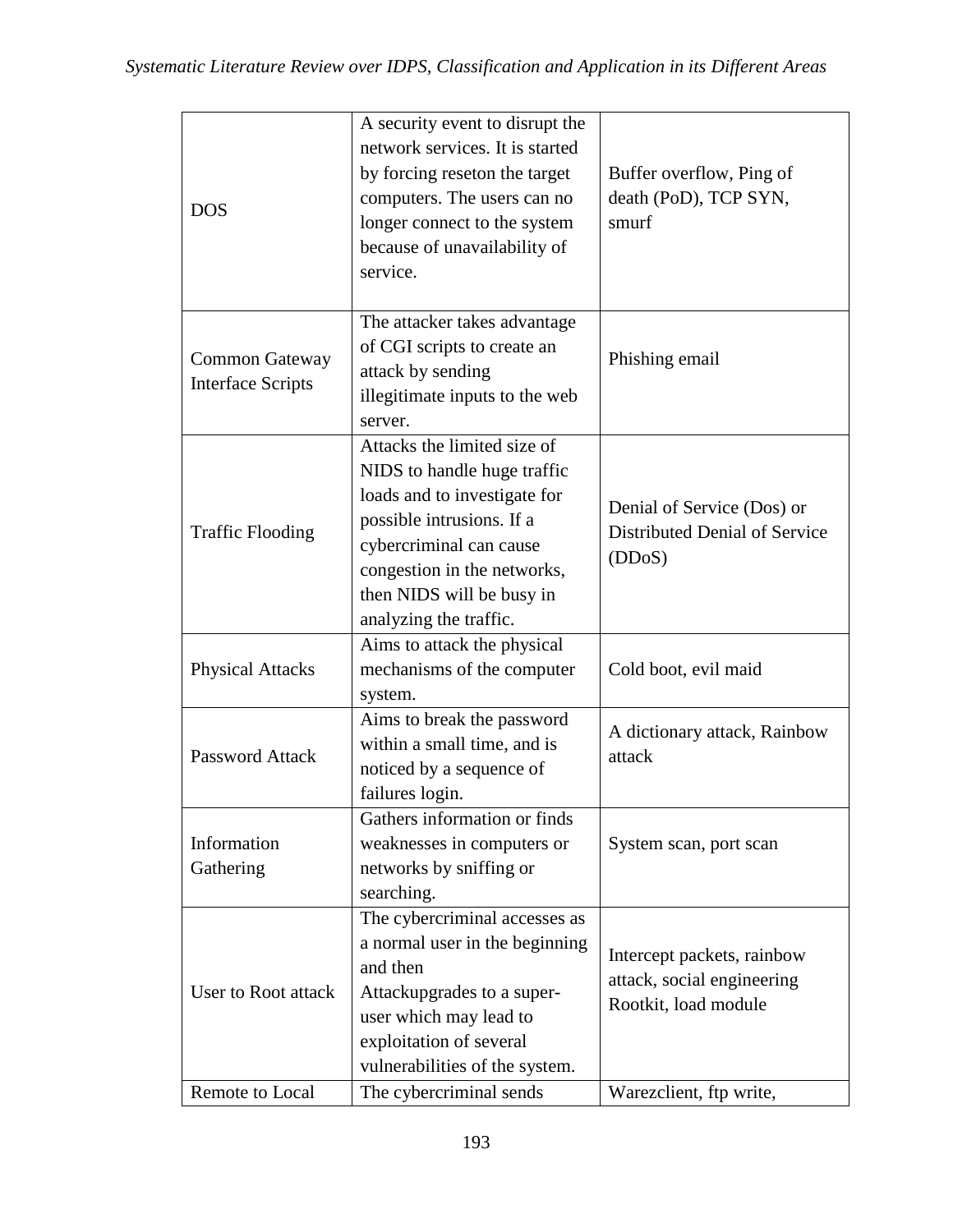| Attack | packets to a remote system by | multihop, phf, spy, |
|--------|-------------------------------|---------------------|
|        | connecting to the network     | warezmaster, imap   |
|        | without having an account on  |                     |
|        | the system.                   |                     |
|        | Identifying the valid IP      |                     |
| Probe  | addresses by scanning the     | Sweep, portsweep    |
|        | network to gather host        |                     |
|        | data packets.                 |                     |

## **Intrusion Detection**

Intrusion Detection is the process of monitoring the events occurring in a computer system or network and analyzing them for signs of intrusions, like unauthorized entrance, activity, or file modification. There are three steps in the process of intrusion detection which are:

- Monitoring and analyzing traffic.
- Identifying abnormal activities.
- Assessing severity and raising alarm.

## **Intrusion Detection and Prevention System**

Intrusion detection and prevention systems are a combination of intrusion detection systems and intrusion prevention systems. Intrusion detection and prevention systems (IDPS) have become a precious tool for the security of information systems. IDPS are security tools used to monitor, analyze and respond to potential security breaches against computers and network systems. These violations may result from a failure of attempts by unauthorized external intruders to compromise the system or from privileged internal users who do not use their credentials. Intrusion Detection System (IDS) is software that automates the intrusion detection process and detects possible intrusions. Intrusion Detection Systems serve three essential security functions: they monitor, detect, and respond to unauthorized activity by company insiders and outsider intrusion. An IDS is composed of several components:

- Sensors which generate security events;
- Console to monitor events and alerts and control the sensors:
- Central Engine that records events logged by the sensors in a database and uses a system of rules to generate alerts from security events received

In many simple IDS implementations, these three components are combined into a single device or device. In particular, IDS tools aim to detect computer attacks and / or computer abuse and alert the right people after detection. IDS uses directives to define certain events that issue a warning when they are detected. In other words, if a particular event is considered a security incident, a warning is issued if that event is detected. Some IDSs can send alerts so that the IDS administrator receives a page, email, or SNMP trap notification of a potential security incident. Many IDSs not only recognize a specific incident and issue a corresponding warning, but also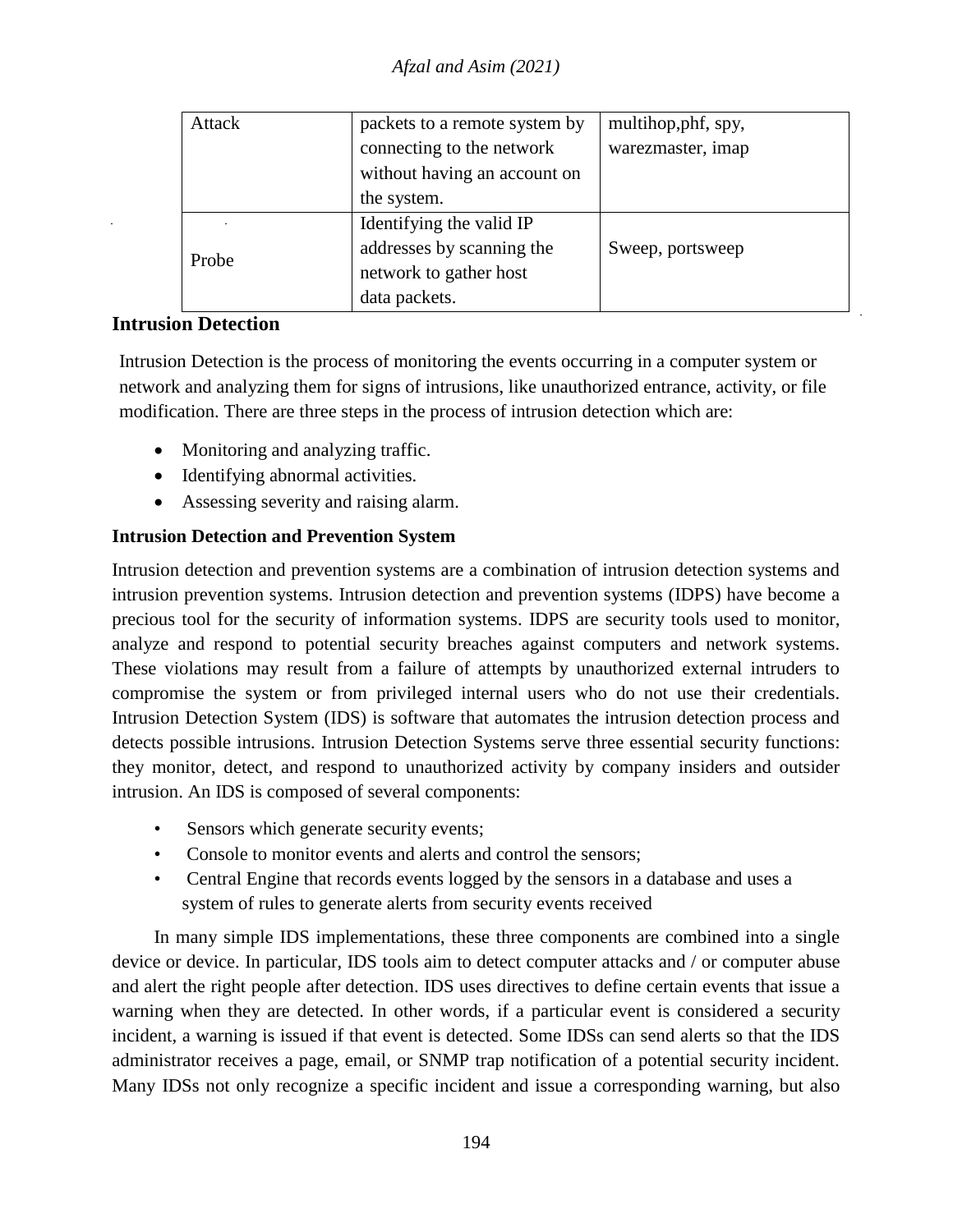react automatically to the event. Such a response can include logging off a user, disabling a user account, and starting scripts. IDSs are an integral and necessary part of a comprehensive information security infrastructure that acts as a "logical addition to network firewalls". Simply put, IDS tools allow complete network monitoring regardless of what is being done, so that information is always available to determine the type of security incident and its origin. Ideally, the computer network is separated from the outside world by a well-designed firewall. The outside world includes the host organization of the team.

Firewalls protect a network and try to prevent intruders, while IDS tools detect whether the network is attacked or has actually been breached. IDS tools are therefore an essential element of a complete and complete security system. They do not fully guarantee security, but can significantly improve network security when used with security policies, vulnerability assessments, data encryption, user authentication, access control and firewall. IDS can also be used to monitor network traffic to determine if a system is under attack by a network attack, such as a DoS attack. IDS remains the only proactive way to detect and respond to threats that occur inside and outside of a corporate network. Intrusion detection tools use a variety of techniques to determine what can be called an intrusion compared to normal traffic. Whether a system uses anomaly detection, misuse detection, target monitoring, or stealth probes, they generally fall into one of two categories:

# **Location Based IDPS**

# **Host-based IDSs (HIDS)**

Examine the data on individual computers that act as hosts. The host-based network architecture is based on an agent. This means that there is a software agent on each of the hosts controlled by the system. Host-based principles are similar in principle and purpose to network-based principles, except that a host-based product monitors the properties of a single host and the events that occur on this host, e.g. These include monitoring network traffic (for this host only) and system logs, executing processes, accessing and modifying files, and modifying system and application settings. They often use a combination of attack signatures and knowledge of expected or typical behavior to identify known and unknown attacks on systems. When a hostbased product monitors host network traffic, it offers detection capabilities similar to those based on the network. Host-based IDPS is most commonly deployed on critical hosts, such as publicly available sensitive information servers.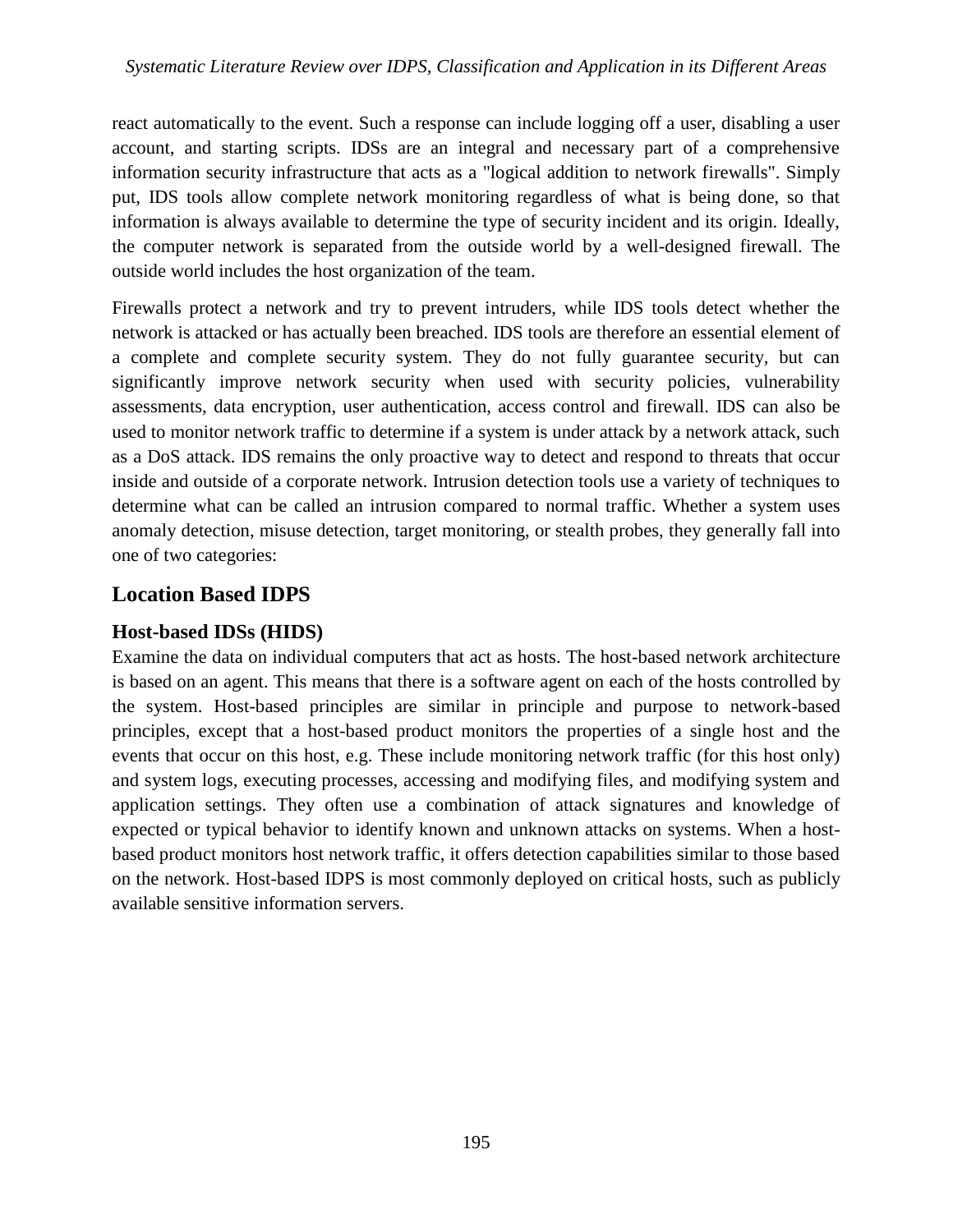## *Afzal and Asim (2021)*



**Fig1:** Host Based IDS

## **Network-based IDSs (NIDS)**

Examine the data exchanged between computers. The most efficient host-based intrusion detection systems can monitor and capture system audit trails both in real time and on time, thereby distributing and providing CPU usage and overhead of the network. They are usually implemented online. Like a network firewall. They receive packets, analyze them, decide to authorize them and let the acceptable packets pass. Allow certain attacks, such as network service worms, email. Worms and viruses transmitted with easily recognizable characteristics (for example, subject, name of attachment) which must be detected in networks before reaching their intended destinations (for example, mail server, web server). Most products use a combination of attack signatures and application and network protocol analysis. Network-based products can detect and stop unknown threats by analyzing the application log. With certain products, administrators can create and implement attack signatures for many new malware threats in minutes. Although the misspelled signature triggers false positives that block harmless activity, a custom signature can block certain new malware threats hours before antivirus signatures are available. However, web-based products are generally unable to stop malicious mobile code or Trojans.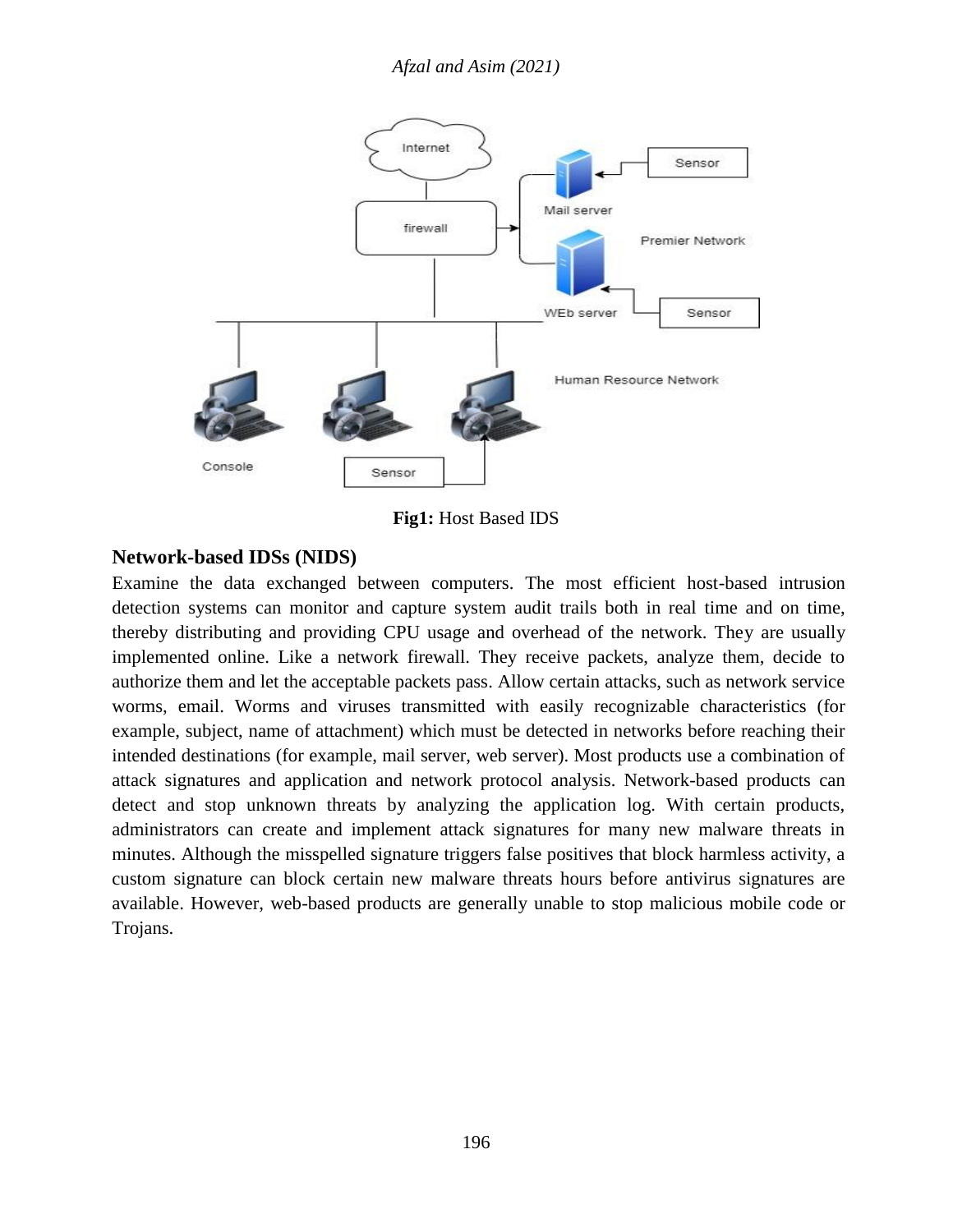

**Fig2:** Network based IDS NIDS

| <b>Technology</b> |             | <b>Advantages</b>                                                                                                                                                                               | <b>Disadvantages</b>                                                                                                         | Data source                                        |
|-------------------|-------------|-------------------------------------------------------------------------------------------------------------------------------------------------------------------------------------------------|------------------------------------------------------------------------------------------------------------------------------|----------------------------------------------------|
|                   | <b>HIDS</b> | • HIDS can check                                                                                                                                                                                | • Delays in                                                                                                                  | • Audits records, log                              |
|                   |             | end-to-end                                                                                                                                                                                      | reporting                                                                                                                    | files, Application                                 |
|                   |             | encrypted                                                                                                                                                                                       | attacks                                                                                                                      | Program                                            |
|                   |             | communication<br>behavior.                                                                                                                                                                      | • Consumes<br>host resources                                                                                                 | • Interface (API), rule<br>patterns, system calls. |
|                   |             | $\bullet$ No extra<br>hardware<br>required.<br>• Detects intrusions<br>by checking hosts<br>file system calls or<br>network events.<br>•Every packet is<br>reassembled<br>• Looks at the entire | • Needs to be<br>installed on<br>each host<br>• It can monitor<br>attacks only on<br>the machine<br>where it is<br>installed |                                                    |
|                   | <b>NIDS</b> | item, not streams<br>only                                                                                                                                                                       |                                                                                                                              |                                                    |
|                   |             | • Detects attacks by<br>checking network<br>packets<br>•Not required to                                                                                                                         | •Challenge is to identify<br>attacks from encrypted<br>traffic.                                                              | •Simple Network<br><b>Management Protocol</b>      |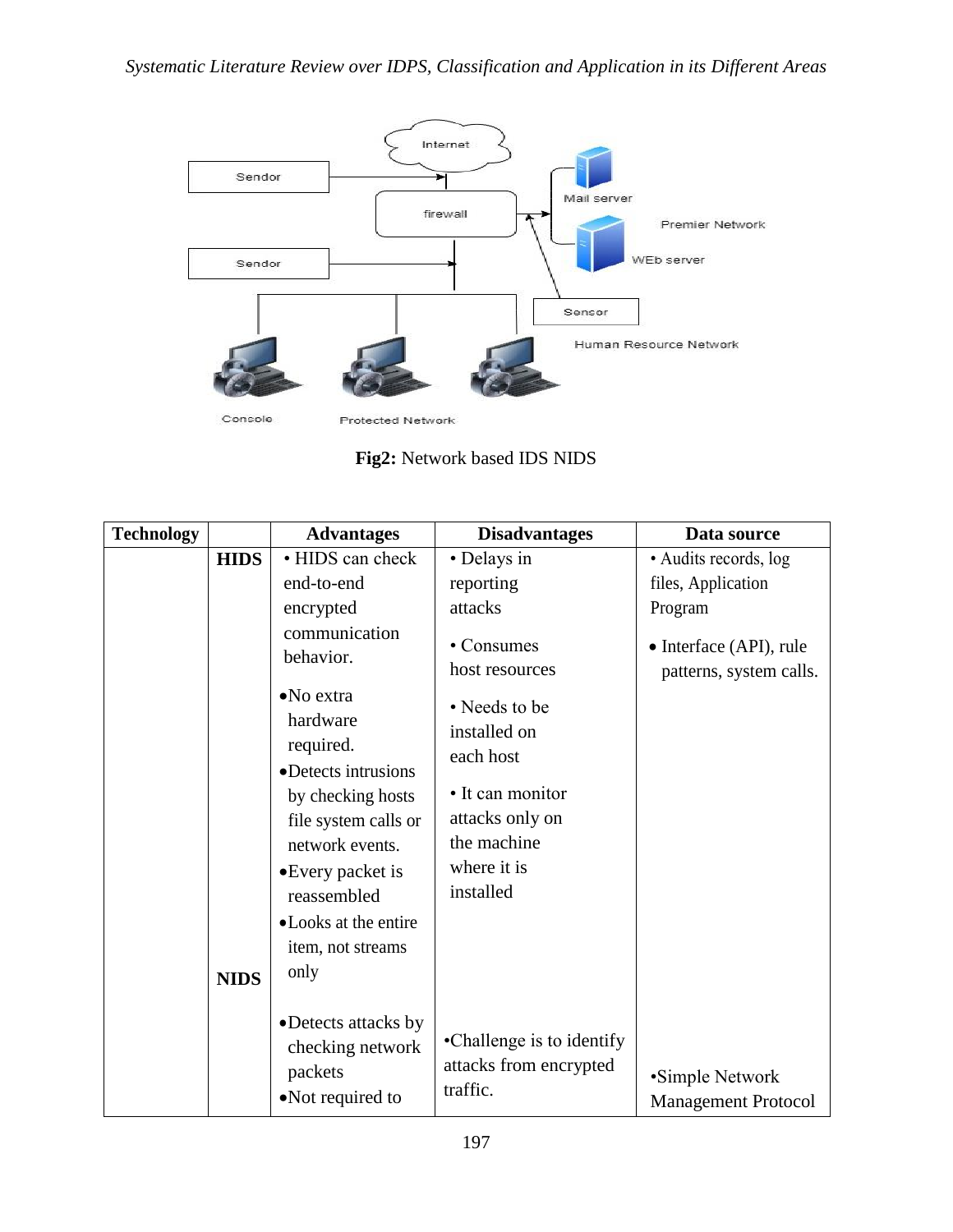|  | install on each<br>host<br>•Not required to<br>install on each<br>host<br>•Capable of<br>detecting the<br>broadest ranges of<br>network protocols | •Dedicated hardware is<br>required.<br>•It supports only<br>identification of<br>network attacks.<br>•Difficult to analysis<br>high-speed network<br>• The most serious threat<br>is the insider attack | (SNMP)<br>•Network packets<br>(TCP/UDP/ICMP)<br>•Management<br><b>Information Base</b><br>(MIB)<br>• Router Net Flow<br>records |
|--|---------------------------------------------------------------------------------------------------------------------------------------------------|---------------------------------------------------------------------------------------------------------------------------------------------------------------------------------------------------------|---------------------------------------------------------------------------------------------------------------------------------|
|--|---------------------------------------------------------------------------------------------------------------------------------------------------|---------------------------------------------------------------------------------------------------------------------------------------------------------------------------------------------------------|---------------------------------------------------------------------------------------------------------------------------------|

# **IDPS Methodologies**

After examining the two basic types of IDS (HIDS and NIDS) and why they should be used together, we can examine how they do their job. IDPS uses many different methods to detect changes in the systems they monitor. These changes can be external attacks or misuse by internal employees. Four of the many methods stand out and are widely used. These are signature protocol, anomaly, Stateful and hybrid analyzes. Most current IDPS systems use the hybrid method, which combines other methods to provide better detection and prevention functions. All methods use the same general model, and the main difference between them is how they process the information they collect from the monitored environment to determine if there has been a policy violation. Figure 3 shows a broad architecture on which these systems are based. This architecture was developed by the intrusion detection working group and includes four functional blocks, event blocks, which are event tables, which capture events from the monitored system and are analyzed by other blocks. , then the database blocks, which are the database tables in which the events of the event blocks are stored, then the analysis blocks which process the events and send a warning and terminate the response blocks , whose goal is to respond to an intrusion and stop it.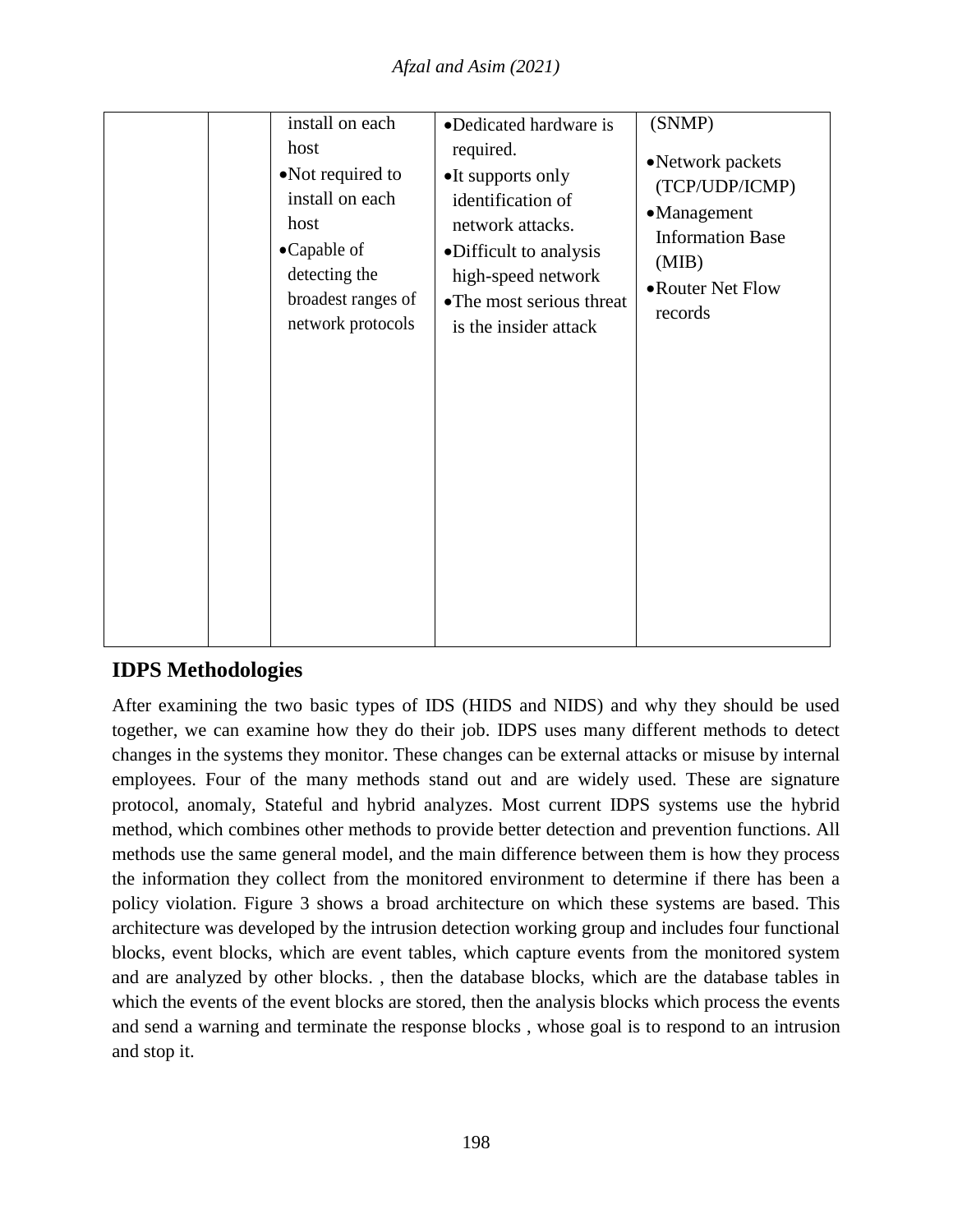

**Fig3:** General Architecture of IDPS system

### **Anomaly Based Methodology**

The anomaly-based methodology works by comparing the observed activity with a reference profile. The basic profile is the normal learning behavior of the monitored system and develops during the learning phase when IDPS learns the environment and develops a normal profile of the monitored system. This environment can be networks, users, systems, etc.The profile can be fixed or dynamic. A fixed profile does not change once it is set up, while a dynamic profile changes as the monitored systems evolve. A dynamic profile adds additional overhead to the system as IDPS continues to update the profile, which also opens it for avoidance maneuvers. An attacker could dodge IDPS using a dynamic profile by extending the attack over a long period of time. In this way, your attack is part of the profile because IDPS takes into account changes to your profile when the normal system changes. If a predefined threshold is used, any deviation outside the threshold is reported as a violation. A fixed profile is very effective in detecting new attacks because any change in normal behavior is classified as an anomaly.

Anomaly-based methods can detect zero-day attacks on the environment without system updates. The anomaly intrusion detection method uses three general techniques for anomaly detection: statistical anomaly detection, knowledge / data mining and machine learning.

### **Statistical IDS Technique**

Statistical anomaly techniques are used to create the two required profiles, one during the learning phase, which is then used as the base profile, and the current profile, which is compared to the base profile, as well as any differences that are identified by an appropriately labeled anomaly the monitored environmental parameter threshold. The threshold must be tuned according to the requirements and behavior of the environment being monitored for the systems to be effective. Statistical IDS normally use one of the following models.

Univariate: "Uni" means "one", which means that the data has only one variable. This technique is used when creating a normal statistical profile for a single measure of behavior in computer systems. Univariate identifications look for abnormalities in each individual metric.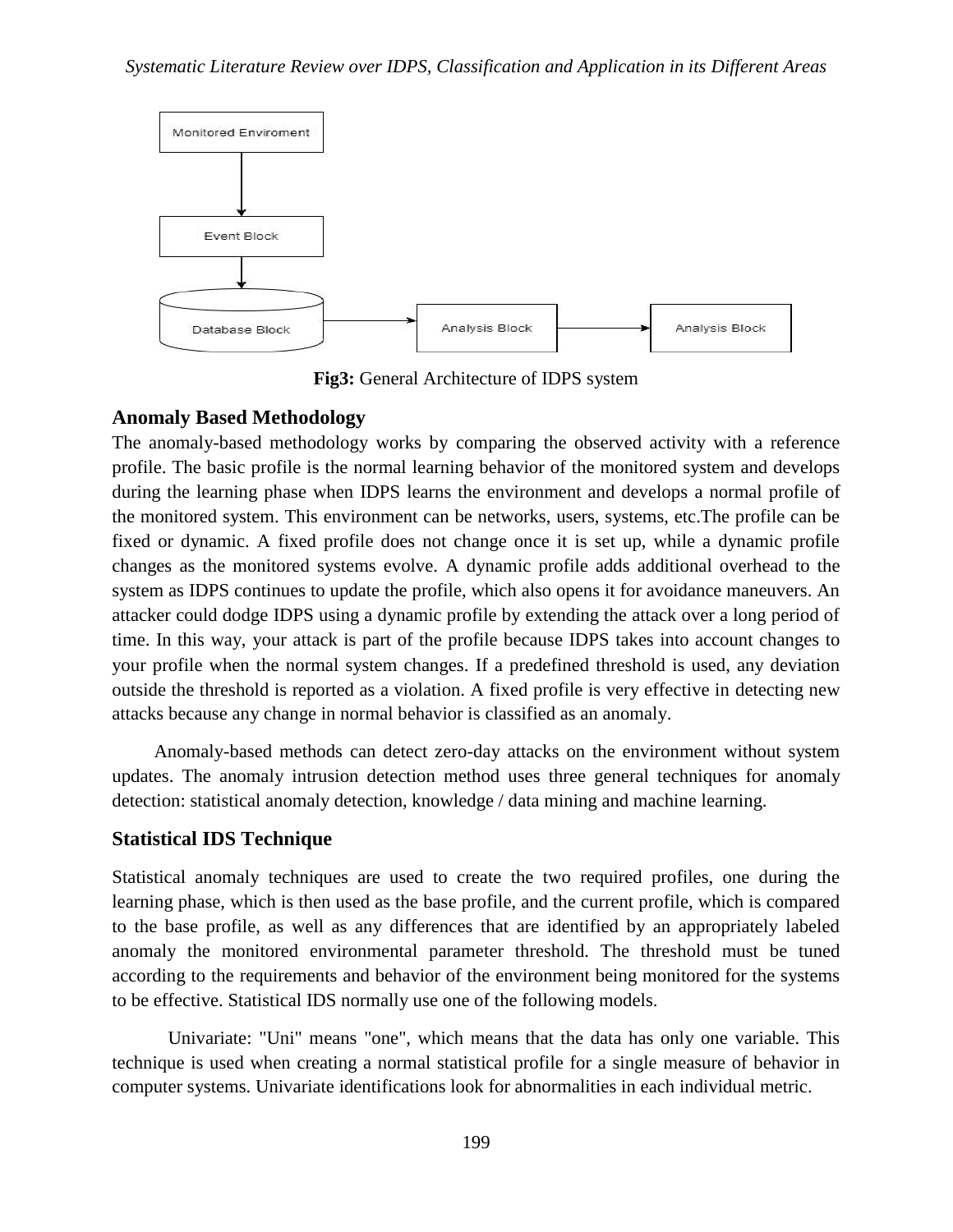Multivariate: it is based on the relationships between two or more measures to understand the relationships between the variables. This model would be useful if the experimental data shows that a better classification can be obtained from correlated measures combinations instead of analyzing them separately. Ye et al. To examine a multivariate quality control method to identify intrusions by constructing a long-term profile of normal activities. The main challenge for multivariate statistical identifiers is that it is difficult to estimate distributions for large data.

## **Knowledge based IDS Technique**

Knowledge and data mining technology is used to automate the technical monitor's search for anomalies, and this process pays much attention to the system. The technique produces peak false positive and false negative results due to the high overhead resulting from the complex task of correctly identifying and categorizing the events observed in the system. The machine learning technique works by analyzing the system calls and it is the widely used technique. The main advantage of knowledge-based techniques is the ability to reduce false positive alarms because the system is aware of all normal behaviors. However, in a dynamic and evolving IT environment, this type of IDS needs a regular update of knowledge for expected normal behavior, which is a long task, since gathering information on all normal behaviors is very difficult. Finite State Machine (FSM): FSM is a calculation model used to represent and control the flow of execution. This model could be applied to intrusion detection to produce an intrusion detection system model. Typically, the model is represented as states, transitions, and activities. A report verifies the historical data. For example, any variation in input is noted and based on the transition of the detected variation that occurs. An FSM can represent legitimate system behavior, and any deviation from this FSM is considered an attack.

Description language: The description language defines the syntax of the rules that can be used to specify the characteristics of a defined attack. Rules could be constructed using description languages like N-grammars and UML (Studnia et al., 2018).

Expert system: An expert system includes a series of rules that define attacks. In an expert system, the rules are generally defined manually by a knowledge engineer working in collaboration with an expert in the field (Kenkre et al., 2015).

Signature Analysis: This is the first technique applied in the IDS. It is based on the simple idea of joining chains. In string matching, an incoming packet is inspected, word for word, with a separate signature. If a signature matches, an alert is generated. Otherwise, the traffic information corresponds to the following signature in the signature database.

### **Machine learning Technique**

Machine learning is the process of extracting knowledge from large amounts of data. Machine learning models include a complex set of rules, methods or "transfer functions" that can be applied to find interesting data models, or to recognize or predict behavior (Duque et al., 2015). widely applied in the field of AIDS. Several algorithms and techniques such as clustering, neural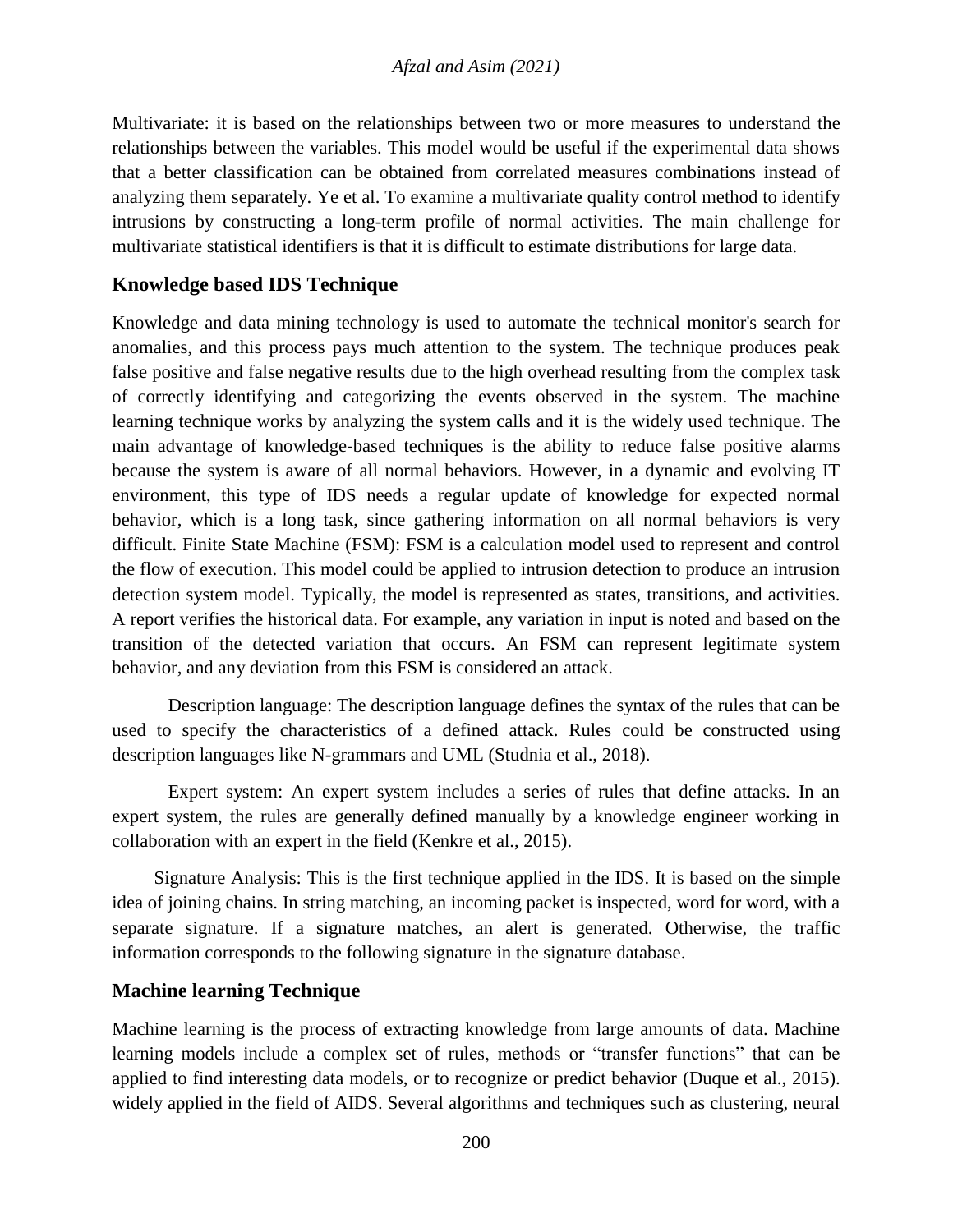networks, association rules, decision trees, genetic algorithms and nearest neighbor methods have been applied to discover the knowledge of intrusion data sets (Kshetri et al., 2017). The goal of using machine learning techniques is to create SDIs with improved accuracy and less human knowledge. In recent years, the amount of AIDS that has used machine learning methods has increased. A key objective of IDS based on machine learning research is to detect patterns and build an intrusion detection system based on the dataset. In general, there are two types of machine learning methods, supervised and unsupervised.

## **Supervised Learning in Intrusion Detection System**

This section introduces several supervised learning techniques for IDS. Each technique is presented in detail and references to important research publications are presented. IDS techniques based on supervised learning detect intrusions using tagged training data. A supervised learning approach generally involves two steps, namely training and assessment. In the training stage, the relevant characteristics and classes are identified, and then the algorithm learns from these data samples. In IDS supervised learning, each record is a pair, containing a network or host data source and an associated output value (that is, a label), that is, an intrusion or a normal value. Then feature selection can be applied to remove unnecessary features. Using the training data for the selected characteristics, a supervised learning technique is used to train a classifier to learn the inherent relationship between the input data and the labeled output value. A wide variety of supervised learning techniques have been explored in the literature, each with its advantages and disadvantages. In the testing phase, the trained model is used to classify unknown data into intrusion or normal class. The resulting classifier becomes a model that, given a set of entity values, predicts the class to which the input data might belong. There are many classification methods, such as decision trees, rule-based systems, neural networks, support vector machines, naive Bayes, and closest neighbors. Each technique uses a learning method to build a classification model. However, an appropriate classification approach. Not only must you manage your training data, but you must also accurately identify the kind of records you've never seen before. Creating classification models with reliable generalizability is an important task of the learning algorithm.

Decision trees: A decision tree has three basic components. The first component is a decision node, which is used to identify a test attribute. The second is a branch, where each branch represents a possible decision based on the value of the test attribute. The third is a sheet that includes the class to which the instance belongs.

Naïve Bayes: This approach is based on the application of the Bayes principle with solid hypotheses of independence between attributes. Naïve Bayes answers questions such as "what is the probability that a particular type of attack will occur, given the observed system activities?" applying conditional probability formulas. Naive Bayes is based on characteristics that have different probabilities of occurring in attacks and in normal behavior. The Naïve Bayes classification model is one of the most common models in the IDS due to its ease of use and The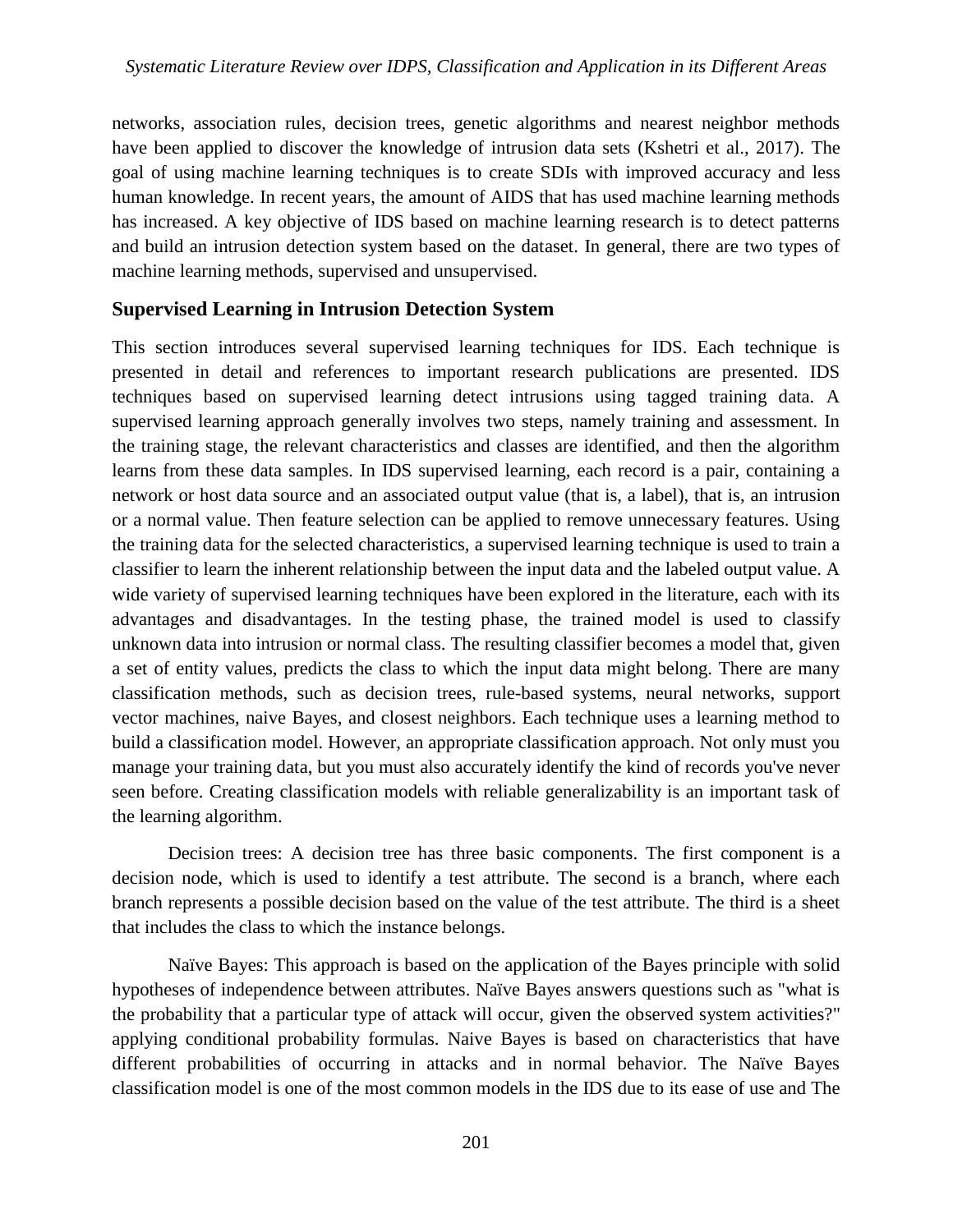## *Afzal and Asim (2021)*

efficiency of the calculation, both extracted from its conditional independence hypothesis property. However, the system does not work well if this assumption of independence is invalid, as demonstrated in the KDD'99 intrusion detection data set that has complex attribute dependencies. The results also reveal that the Naïve Bayes model has reduced precision for large data sets. Another study has shown that the more sophisticated Hidden Naïve Bayes (HNB) model can be applied to IDS tasks that involve high dimensionality, highly interdependent attributes, and high-speed networks.



## **Genetic Algorithms (GA)**

Genetic algorithms are a heuristic approach to optimization, based on the principles of evolution. Each possible solution is represented as a series of bits (genes) or chromosomes, and the quality of the solutions improves over time by applying selection and reproduction operators, biased to favor the solutions. adjustment. When a genetic algorithm is applied to the problem of classifying intrusions, there are generally two types of chromosome encoding: one relies on clustering to generate a binary chromosome encoding method; another specifies the center of the group (prototype clustering matrix) for an entire encoding chromosome. Murray et al., Used GA to develop simple rules for network traffic (Murray et al., 2014). Each rule is represented by a genome, and the primary population of genomes is a series of random rules. Each genome is made up of different genes that correspond to characteristics such as the IP source, the IP destination, the port source, the port destination and 1 type of protocol.

### **Artificial Neural Network (ANN)**

ANN is one of the most widely used machine learning methods and has been shown to successfully detect different types of malware. The most widely used learning technique for supervised learning is the backpropagation (PA) algorithm. The BP algorithm evaluates the gradient of the network error with respect to its modifiable weights. However, for ANN-based IDS, detection accuracy, especially for less frequent attacks, and detection accuracy still need to be improved. The training dataset for less frequent attacks is small compared to that for more frequent attacks, making it difficult for the ANN to properly understand the properties of these attacks. As a result, detection accuracy is lower for less frequent attacks. In the area of information security, great damage can occur if low-frequency attacks are not detected. For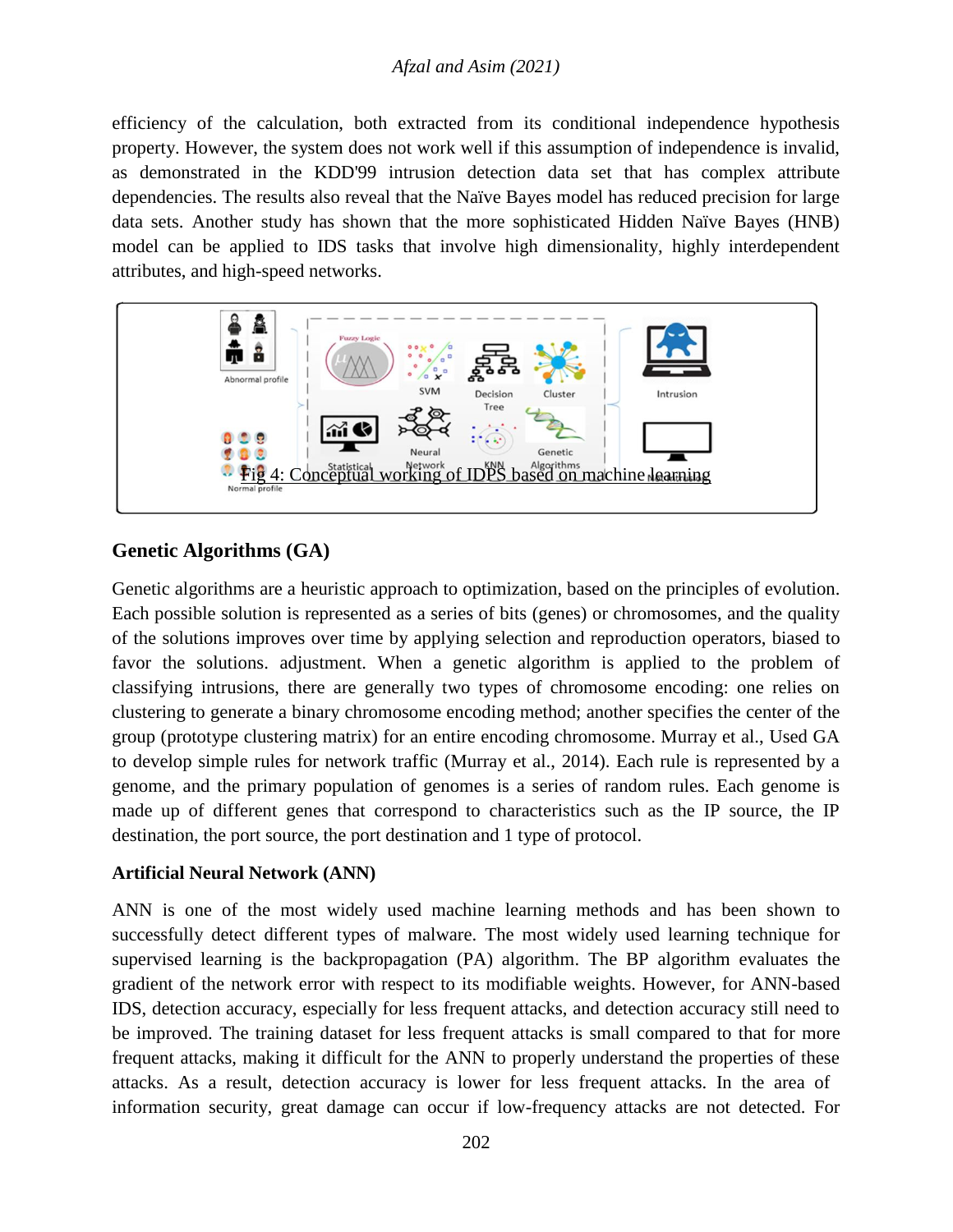example, if user root attacks (U2R) go unnoticed, a cybercriminal can gain authorization privileges from the root user and thus perform malicious activities on the victim's computer systems. Furthermore, less common attacks are usually atypical (Wang et al., 2010). RNA often suffers from local minima, and therefore learning can be time consuming. ANN's strength is that with one or more hidden layers, it is capable of producing highly non-linear models that capture complex relationships between input attributes and classification labels. With the development of many variations, such as recurring and convolutional NNs, ANNs are powerful tools in many classification tasks, including IDS.

## **Fuzzy Logic**

This technique is based on degrees of uncertainty rather than the typical true or false Boolean logic in which contemporary PCs are created. Therefore, it presents a simple way to reach a final conclusion based on unclear, ambiguous, noisy, inaccurate, or missing input data. With a fuzzy domain, fuzzy logic allows an instance to belong, possibly partially, to multiple classes at the same time. Therefore, fuzzy logic is a good classifier for IDS problems as security itself includes lack of clarity and the boundary between normal and abnormal states is not well identified. Also, the intrusion detection problem contains various numerical characteristics in the collected data and various derived statistical measures. The creation of IDS in the digital database with rigid thresholds produces high false alarms. An activity that deviates slightly from a pattern could not be recognized, or a minor change in normal activity could lead to false alarms. With fuzzy logic, it is possible to model this minor anomaly to keep false rates low (Elhag et al., 2015). They have shown that with fuzzy logic, the false alarm rate can be reduced by determining intrusive actions. They described a set of fuzzy rules to describe normal and abnormal activities in a computer system, and a fuzzy inference engine to define intrusions (Elhag et al., 2015).

## **Support Vector Machines (SVM)**

SVM is a discriminatory classifier defined by a division hyperplane. SVMs use a core function to map training data in higher dimensional space so that the intrusion is linearly classified. SVMs are well known for their generalizability and are especially useful when the number of attributes is large and the number of data points is small. Different types of separation hyperplanes can be obtained by applying a nucleus, such as the linear or polynomial radial Gaussian base function (RBF) or the hyperbolic tangent. Many features in IDS data sets are redundant or less influential in separating data points into correct classes. Therefore, feature selection should be considered during SVM training. SVM can also be used for classification into various classes. In the work by Li et al., An SVM classifier with an RBF core was applied to classify the KDD 1999 dataset into predefined classes. From a total of 41 attributes, a subset of characteristics was carefully chosen using the characteristic selection method.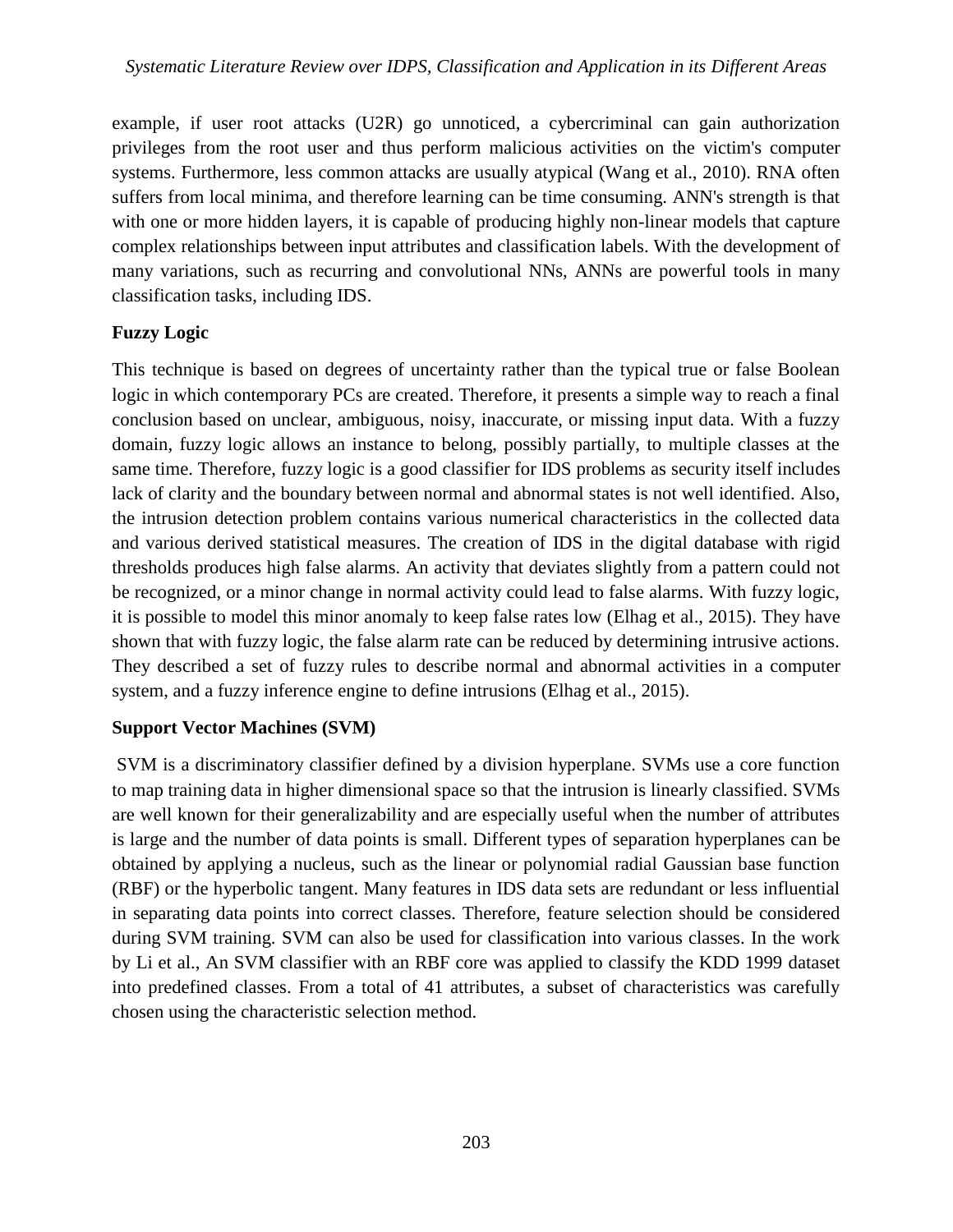### **Hidden Markov Model (HMM):**

HMM is a statistical Markov model in which the modeled system is assumed to be a Markov process with invisible data. Previous research has shown that HMM analysis can be applied to identify particular types of malware (Annachhatre et al., 2015). In this technique, a hidden Markov model is trained against known malware functionality (e.g., opcode sequence), and after completing the training step, the trained model is applied to record incoming traffic. The score is checked against a predefined threshold, and a score above the threshold indicates malware. Similarly, if the score is below the threshold, the traffic is identified as normal.

### **K-Nearest Neighbor Classifier (KNN)**

The k-Nearest Neighbor (k-NN) technique is a typical non-parametric classifier applied to machine learning (Lin et al., 2015). The idea of these techniques is to name an unlabeled data sample to the class of its k closest neighbors (where k is an integer that defines the number of neighbors to consider). Figure 5 illustrates a K-Nearest Neighbors classifier where  $k = 5$ . Point X represents an unlabeled date instance that needs to be classified. Among the five closest neighbors to X, there are three similar models of the Intrusion class and two of the Normal class. A majority vote allows X to be assigned to the Intrusion class. Known behavior for evaluation. Their results revealed that clustering of k-means is a better approach to classify data using unsupervised intrusion detection methods when more than one type of dataset is available. Clustering can be used in IDS to reduce intrusion signatures, generate a high-quality signature, or group a similar intrusion. Hierarchical grouping: This is a grouping technique that aims to create a hierarchy of grouping. Hierarchical grouping approaches are normally classified into two categories:

Bottom-up aggregation techniques where groups have subgroups, which in turn have subgroups and group pairs are combined as one moves up the hierarchy.

Divisor: hierarchical grouping algorithms where the group with the largest diameter in the functional space is iteratively selected and separated into binary subgroups with a lower rank.

Much work has been done in the area of cyber-physical control system (CPCS) with attack detection and reactive attack mitigation using unsupervised learning. For example, Alcara has proposed a resilience approach based on redundancy (Alcaraz et al., 2018). He proposed a dedicated network sublayer that has the ability to manage context by periodically collecting consensus information from controlled pilot nodes in the control network itself and discriminating differences in vision using techniques. data mining such as k-means and k-nearest neighbor. Chao Shen et al. Proposal of fingerprints of hybrid devices increased for IDS in networks of industrial control systems. They used different machine learning techniques to analyze network packets in order to filter anomaly traffic to be detected in intrusions in ICS networks (Shen et al., 2018).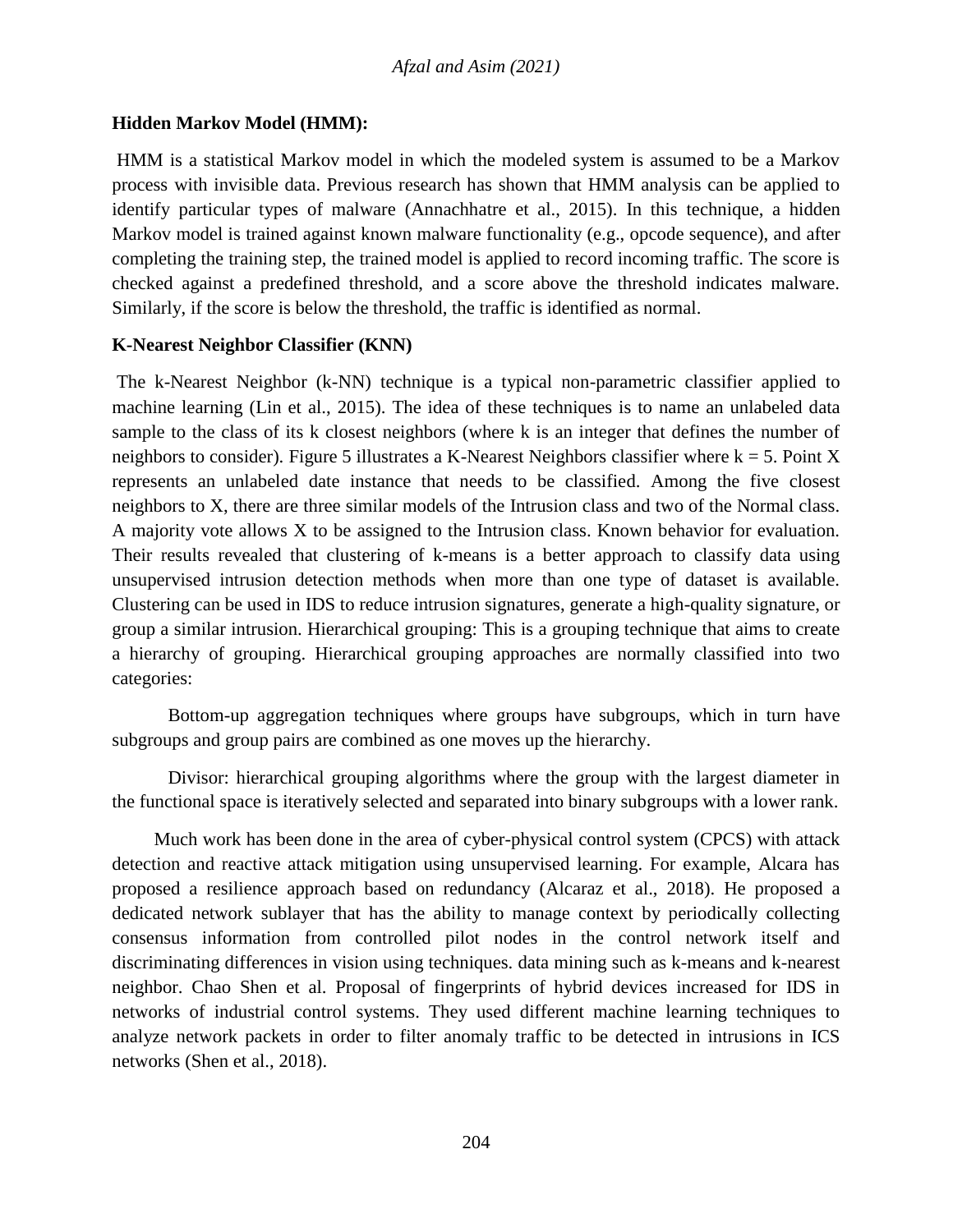### **Semi-supervised Learning**

Semi-supervised learning is between supervised learning (with fully labeled training data) and unsupervised learning (without categorized training data). The researchers demonstrated that semi-supervised learning could be used in conjunction with a small amount of classifier performance classified data for SDI with less time and cost. This is valuable because for many IDS problems, tagged data may be sparse or occasional (Ashfaq et al., 2017).

Several different techniques have been proposed for semi-supervised learning, such as algorithms based on maximizing expectations (EM) self-training joint training, semi-supervised SVM (Ashfaq et al., 2017), graph based methods, and the strengthening of semi-supervised based learning methods.

Rana et al. (2007) propose a new approach to fuzzy semi-supervised learning by applying unlabeled samples assisted by a supervised learning algorithm to improve classifier performance for IDS. A single hidden-layer direct acting neural network (SLFN) is formed to produce a fuzzy membership vector, and the categorization of samples (low, medium, and high fuzzy categories) into unlabeled samples is performed using the fuzzy quantity (Ashfaq et al., 2017). The classifier is recycled after incorporating each category separately into the original training package. Their experimental results using this semi-supervised intrusion detection in the NSL-KDD dataset show that unlabeled samples belonging to low and high fuzzy groups cause, above all, contributions to improve the precision of IDS as opposed to traditional.

The general architecture of an anomaly based IDPS system is shown in figure 5. The monitored environment is monitored by the detector that examines the observed events against the baseline profile. If the observed events match the baseline, no action is taken, but if it does not match the baseline profile and it is within the acceptable threshold range then the profile is updated. If the observed events do not match the baseline profile and falls outside the threshold range they are marked as an anomaly and alert is issued.



**Fig 5:** Anomaly based IDPS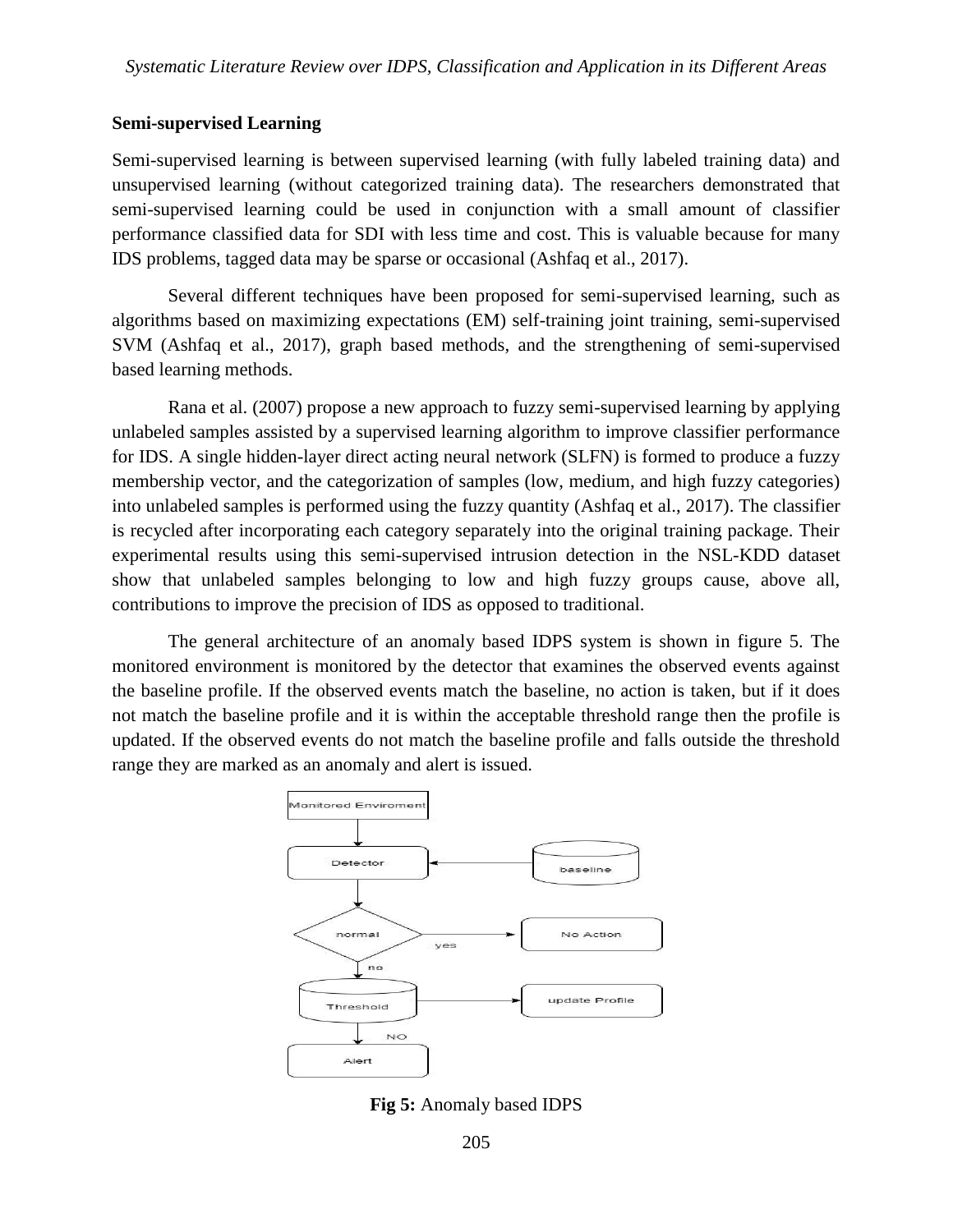### **Signature Based Methodology**

The signature-based method compares the observed signatures with the signatures in the file. This file can be a database or a list of known attack signatures. Any observed signature in the monitored environment that matches the signature in the file is reported as a security policy violation or attack. Signature-based IDPS has a low overhead because not all network activity or data traffic in the monitored environment is checked. Instead, only known signatures in the database or file are searched. In contrast to the anomaly-based methodology, the signature-based methodology system is easy to implement because you do not have to learn the environment. This method works simply by searching, reviewing, and comparing the content of captured network packets for known threat signatures. Behavior signatures are also compared to authorized behavior signatures. The signature-based methodology also analyzes system calls for the payload of known threats. The signature-based method is very effective against known attacks / violations, but cannot detect new attacks until it is updated with new signatures. Signature-based IDPS are easy to circumvent because they are based on known attacks and rely on new signatures that must be applied before new attacks can be detected. Attackers who change known attacks and target systems that have not been updated with new signatures that detect the change can easily bypass signature-based detection systems. The signature-based methodology requires significant resources to handle the infinite number of changes to known threats. The signature-based methodology is easier to change and improve because its performance is mainly based on provided signatures or rules. Signature-based IDS benefits from lower calculation costs, as matching recognized data traffic with a signature is an activity with lower calculation costs The general architecture of a signature-based methodology is shown in Figure 6. This architecture uses the detector to find activity signatures found in the monitored environment and compare them with known signatures in the signature database. If a match is found, a warning is issued, and there is no match, the detector does nothing.



**Fig 6:** Signature Based IDPS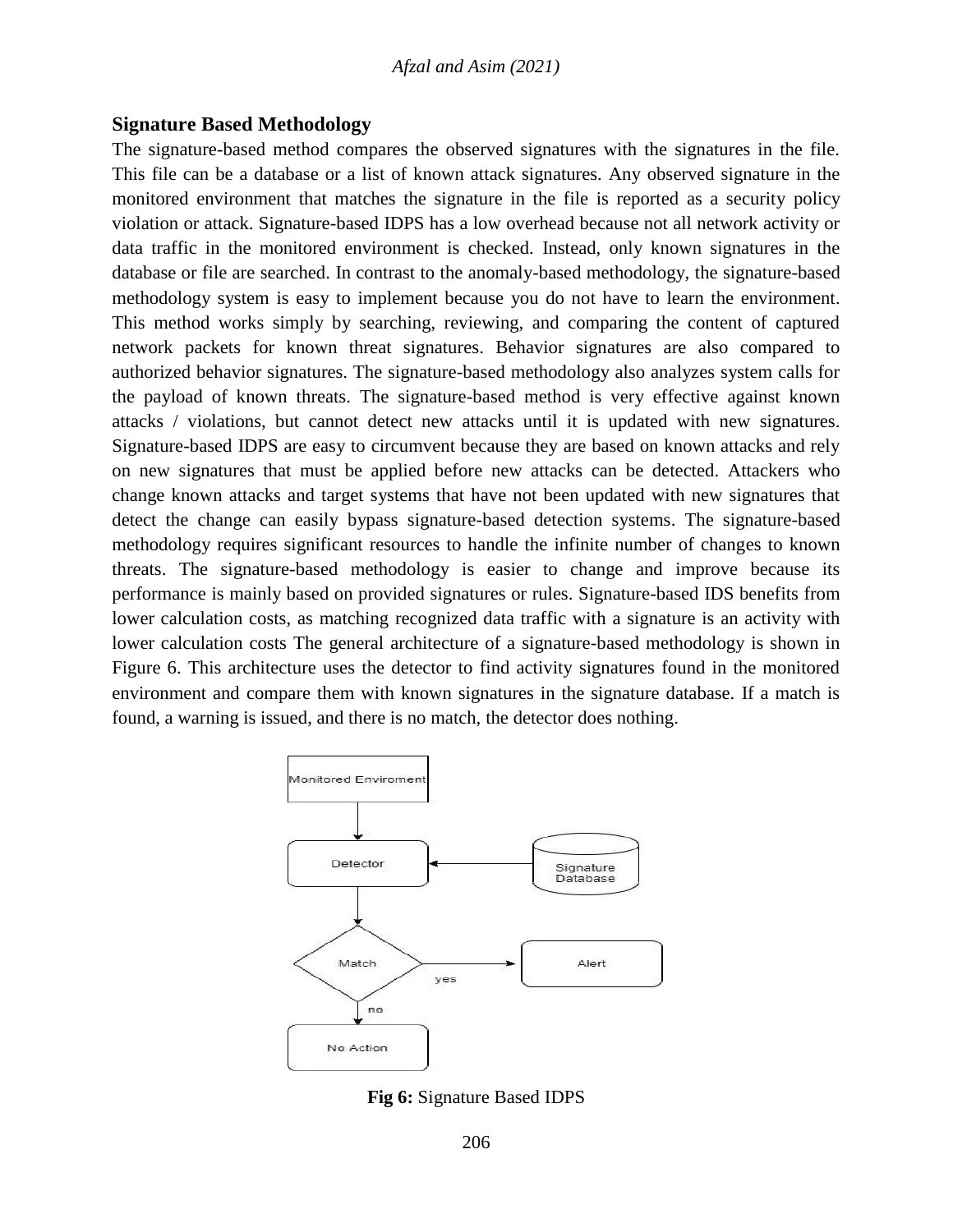| <b>Detection</b> |                                | <b>Advantages</b>                                                                                                                                        | <b>Disadvantages</b>                                                                                                                                                                                                                                                                                                                                                                                                                                                                                                                                                                                                                                                                                                                                                                                                                   |
|------------------|--------------------------------|----------------------------------------------------------------------------------------------------------------------------------------------------------|----------------------------------------------------------------------------------------------------------------------------------------------------------------------------------------------------------------------------------------------------------------------------------------------------------------------------------------------------------------------------------------------------------------------------------------------------------------------------------------------------------------------------------------------------------------------------------------------------------------------------------------------------------------------------------------------------------------------------------------------------------------------------------------------------------------------------------------|
| <b>Methods</b>   | <b>SIDS</b><br><b>AID</b><br>S | intrusions with<br>intrusions.<br>· Simple design<br>• Could be used to<br>detect new<br>attacks.<br>• Could be used to<br>create intrusion<br>signature | • Very effective in identifieeds to be updated frequently with a new<br>signature.<br>minimum false alarms ( $\int_{\infty}$ SIDS is designed to detect attacks for known<br>signatures. When a previous intrusion has been<br>altered slightly to a new variant, then the system<br>• Superior for detecting $\frac{1}{2}$ would be unable to identify this new deviation<br>of the similar attack.<br>• Unable to detect the zero-day attack.<br>• Not suitable for detecting multi-step attacks.<br>• Little understanding of the insight of the<br>attacks<br>• AIDS cannot handle encrypted packets, so the<br>attack can stay undetected and can present a<br>threat.<br>High false positive alarms.<br>Hard to build a normal profile for a very<br>dynamic computer system.<br>Unclassified alerts.<br>Needs initial training. |

**Table 3:** Comparison of Detection methods and strength and weaknesses

# **Stateful Protocol Analysis**

The Stateful protocol analysis method works by matching traditional profiles of how protocols should behave against the observed behavior. The established protocol profiles are designed and recognized by vendors. Stateful protocol analysis has a profound understanding of how the protocols and applications should interact/work. This deep understanding/analysis places a very high overhead on the systems (Brugger et al., 2007). Stateful protocol analysis mergers and compliments other IDPS methodologies well which has led to rise of Hybrid methodologies. Stateful protocol analysis's profound understanding of how protocol should behave is used as a base for developing IDPS that understand web traffic behavior and are effective at shielding websites. Although the Stateful protocol analysis has a deep understanding of the monitored protocols, it can be easily avoided by attacks that follow and stay within the acceptable behavior of protocols. Stateful protocol analysis methodologies and techniques have slowly been adapted and integrated into other methodologies over the past decade. This has led to the decline of IDPS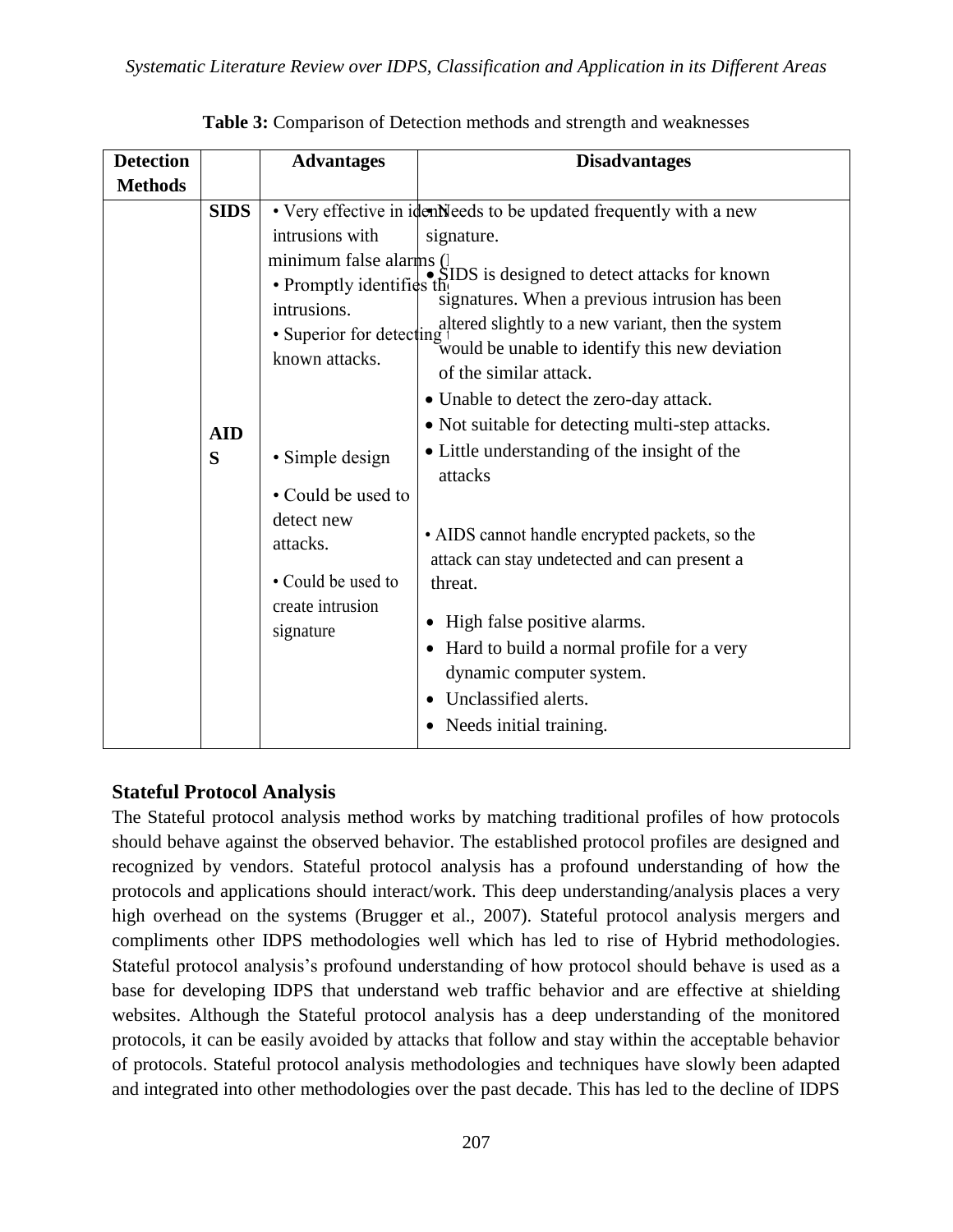### *Afzal and Asim (2021)*

that utilize just Stateful protocol analysis methodology. The majority of the research on IDPS methodologies mainly focusses on anomaly, signature, and hybrid methodologies which further reduce the viability of Stateful protocol analysis as a standalone IDPS methodology. The general architecture of Stateful protocol analysis is shown in fig.7. This architecture is identical to that of the signature based methodology with one exception, instead of the signature database the Stateful protocol analysis has database of acceptable protocol behavior.



**Fig 7:** Stateful protocol Analysis

# **Hybrid Based Methodology**

The hybrid-based methodology combines two or more of the other methods. The result is a better methodology that leverages the strengths of the combined methods. A hybrid system [60] combines the advantages and alleviates some of the disadvantages of the two forms of IDS. For the system proposed here, a hybrid IDS is used, which consists of several complementary parts. These include:

- 1. Signature detection IDS (SDIDS) that helps as a primary filter. Anything that matches or estimates a signature is treated as an intrusion and suitable action is taken. This allows well known attacks to be administered with minimal computational costs. Attacks detected by other components of the IDS can be temporarily or permanently added to the SDIDS to allow repetitive attacks to be dealt with at low computational cost.
- 2. Abnormal behavior detection IDS (ABDIDS) that detects behavior that significantly differs from normal and expected behavior.
- 3. Stateful Protocol detection IDS (SPDIDS) that detects the significant absence of expected normal behavior.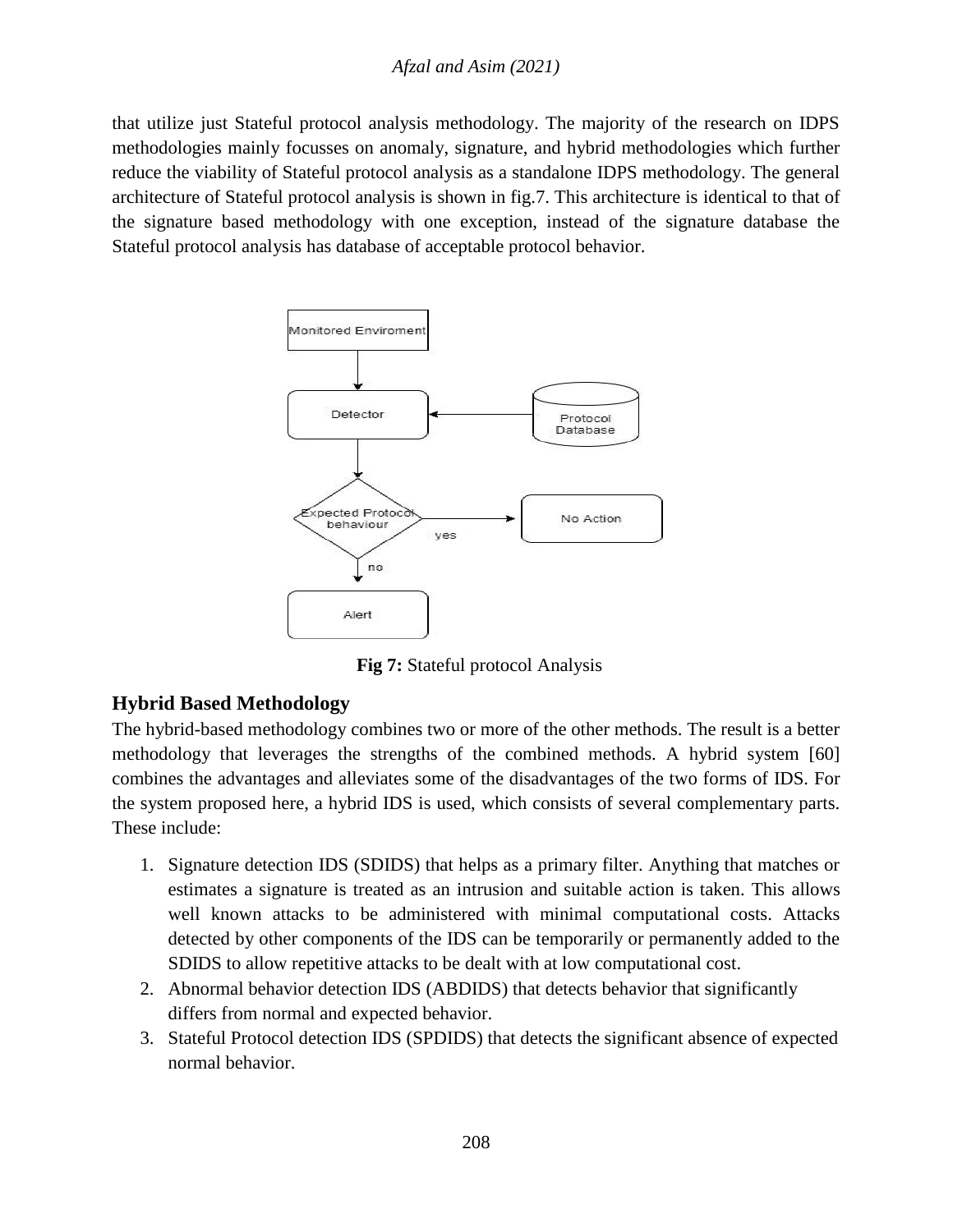Prelude is one of the first hybrid IDS that offered a framework based on the Intrusion Detection Message Exchange Format (IDMEF) an IETF standard that allows different sensors to communicate. Snort is modified by adding an anomaly-based engine to its signature-based engine to achieve better detection. The new hybrid systems are then tested against normal Snort using the same test data. The hybrid system recognized more slumps than the normal system. A hybrid cluster-based wireless sensor network intrusion detection system has been proposed in which the detection is split in half, using an anomaly-based model to filter the data and then using a signature-based model to detect intrusion attempts. Another hybrid method model based on the functioning of the human immune system has been proposed. The proposed system is based "on the framework of the human immune system that uses a hybrid architecture that uses both approaches to detect abnormalities and abuse". An overview of a hybrid-based methodology is shown in Fig. 7, in which three other methods are combined. The monitored environment is analyzed using the first method and moves on to the next and then to the last. This creates a better system.



**Fig 7:** Working model of hybrid IDPS

The hybrid IDS can be placed into several different modes by configuring weightings between the different IDS components. In the most optimistic mode, most weight is placed on the SDIDS, with minimal weight being given to the ABDIDS and MBDIDS. Increasing the weight to either of these components makes the system more responsive to new attacks, but more likely to report false positives, as well.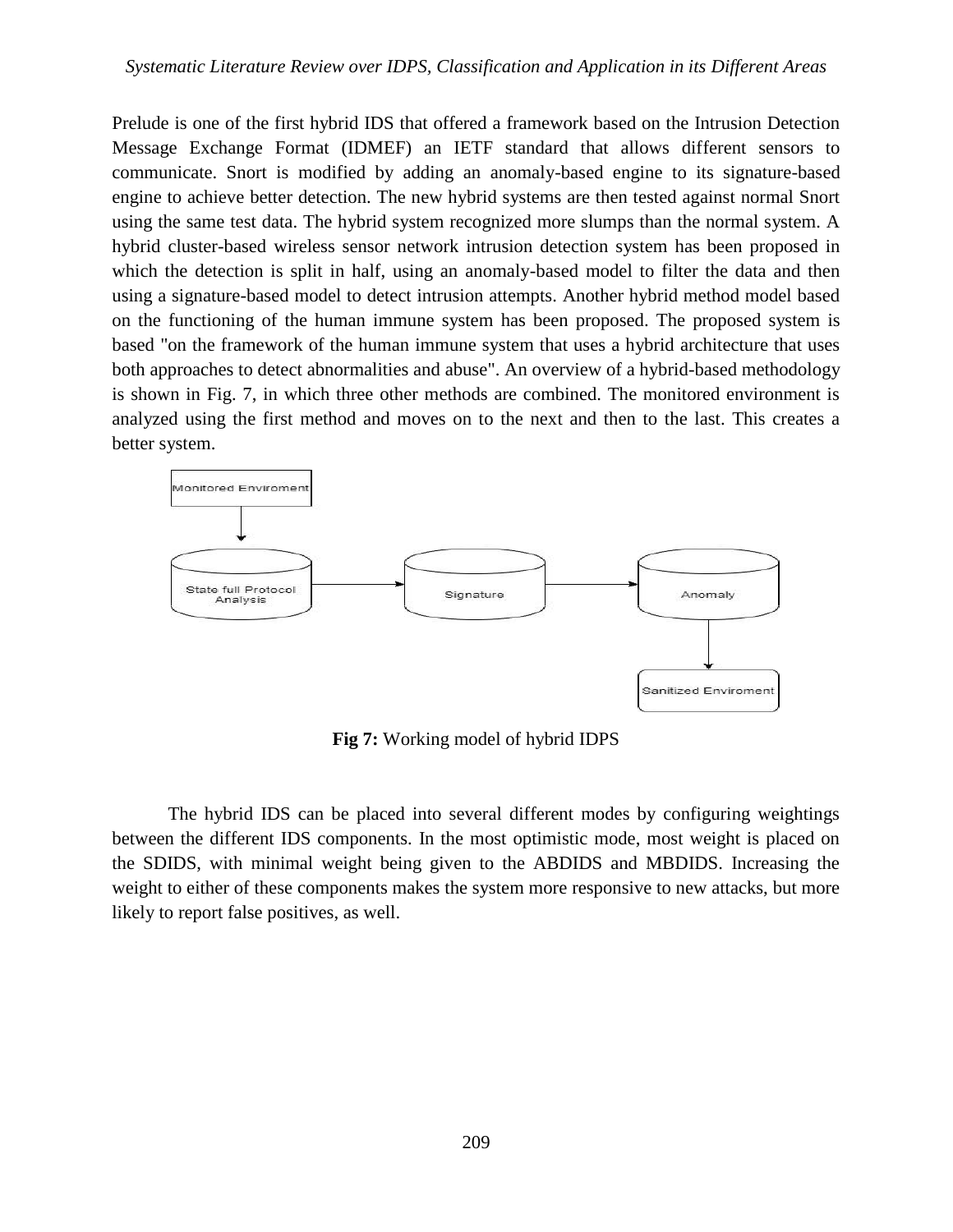

**Fig 8:** Model for Hybrid IDPS

# **Evaluation of Methodologies**

|                                                         | <b>Anomaly</b> | <b>Signature</b> | <b>Stateful</b><br><b>Protocol</b><br><b>Analysis</b> | <b>Hybrid</b> |
|---------------------------------------------------------|----------------|------------------|-------------------------------------------------------|---------------|
| <b>Resistance to</b><br><b>Evasion</b>                  | Medium         | Low              | Low                                                   | High          |
| <b>High accuracy</b><br>rate                            | Medium         | Medium           | Medium                                                | High          |
| <b>Market Share</b>                                     | Medium         | High             | Medium                                                | Medium        |
| <b>Scalability</b>                                      | Medium         | High             | High                                                  | Medium        |
| <b>Maturity</b><br><b>Level</b>                         | High           | High             | High                                                  | Medium        |
| <b>Overhead on</b><br><b>Monitored</b><br><b>System</b> | Medium         | Low              | Low                                                   | Medium        |
| <b>Maintenance</b>                                      | Low            | Medium           | Medium                                                | Medium        |
| <b>Performance</b>                                      | Medium         | High             | High                                                  | Medium        |
| <b>Easy</b> to<br>Configure                             | No             | Yes              | Yes                                                   | No            |
| <b>Easy to Use</b>                                      | Medium         | Low              | Low                                                   | Low           |
| <b>Protection</b><br>against New                        | High           | Low              | Medium                                                | High          |

**Table 4:** Parameters for Evaluating IDPS methodologies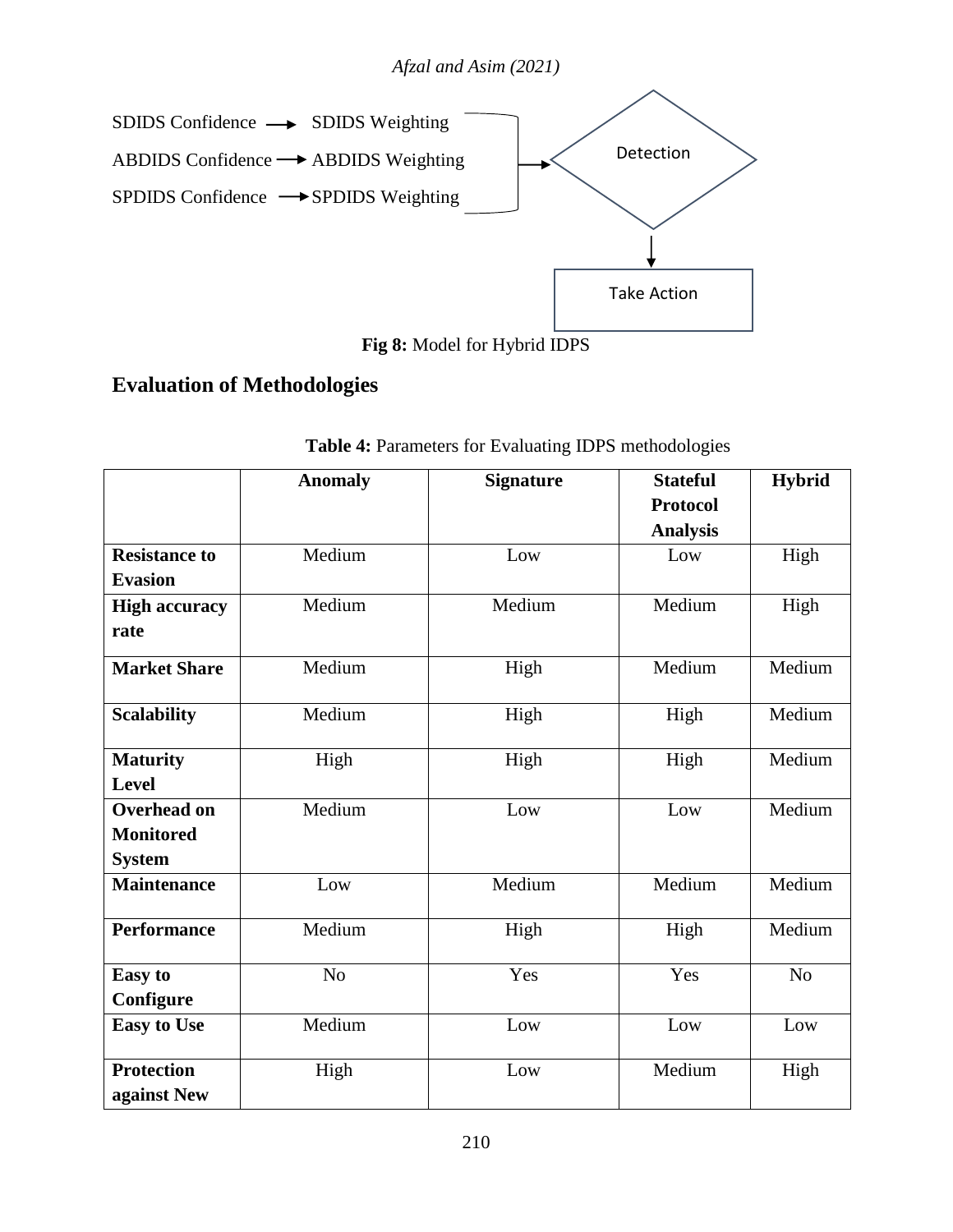| <b>Attacks</b>                   |      |        |        |     |
|----------------------------------|------|--------|--------|-----|
| <b>False Positives</b>           | High | Low    | Low    | Low |
| <b>False</b><br><b>Negatives</b> | High | Medium | Medium | Low |

# **Open Source IDPS**

There are Several Open Source IDPS available. Below is the description and comparison of most used IDPS. Snort, Suricata, and Bro.

## **Snort**

Snort is an open Source Network based IDS. Open Source IDS are gradually being used as they offer benefits and ease in the prevention of security issues brought to network and system administrators. They can dynamically examine a network by providing security from intrusions in the open traffic of the Internet. There are several open source Network based IDS such as Snort, Bro, Shadow, M-Ice, Shoki, Spade, Prelude, Firestorm, AAFID etc. Snort is Most widely used open source IDPS and was created by martin Roesch in 1998. Snort has the ability to perform real-time traffic analysis and packet logging over Internet Protocol (IP) networks. Perform protocol analysis, content search, and content matching. The program can also be used to detect probes or attacks, including but not limited to operating system fingerprint attempts, common gateway interface, buffer overflows, server message block probes, and stealthy port scans. There are three main ways Snort can be configured: sniffer, packet recorder, and network intrusion detection. Sniffer modes read network packets and display them to the console in a continuous sequence. Packet recorder mode records network packets to disk. Intrusion detection mode on the network is the most complex mode. Intrusion Detection Mode monitors network traffic and scans it against a set of user-defined rules, then performs a specific action based on what has been identified.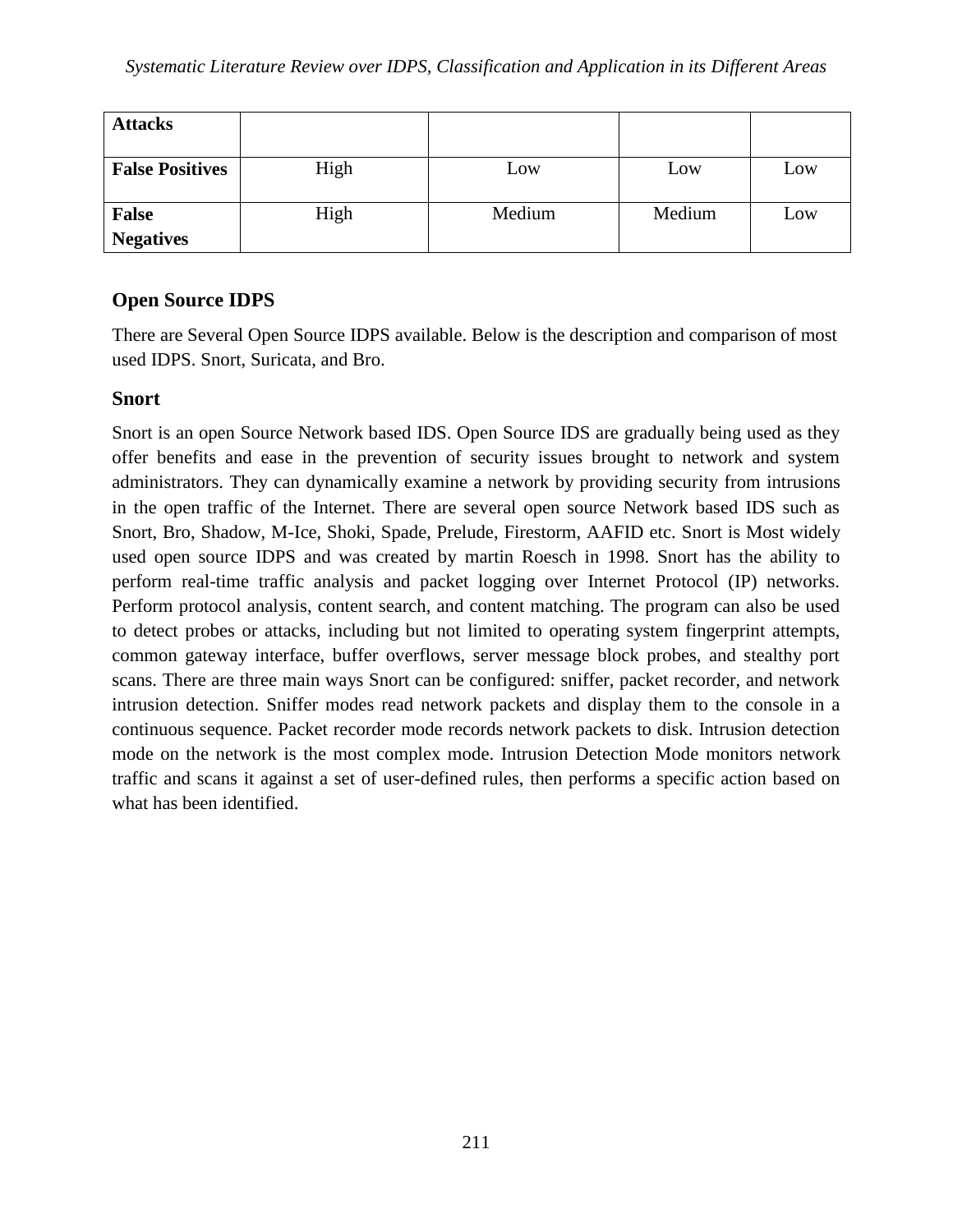*Afzal and Asim (2021)*



**Fig 9:** Basic Snort Rule Set

### **Bro**

Bro is an open-source, Unix-based Network IntrusionDetection System (NIDS) that passively monitors network traffic and looks for suspicious activity. Bro was developed by Vern Paxson in the Network Research Group at Lawrence Berkley National Lab, and by the International Computer Science Institute in 1998. BRO has the ability to perform multi-layer analysis, Behavioral monitoring, Policy enforcement, Policy-based intrusion detection and Logging network activity Bro detects intrusions by first parsing network traffic to extract its applicationlevel semantics and then executing event-oriented analyzers that compare the activity with patterns deemed troublesome. Its analysis includes detection of specific attacks (including those defined by signatures, but also those defined in terms of events) and unusual activities (e.g., certain hosts connecting to certain services, or patterns of failed connection attempts) (Bro (n.d.). Retrieved April, 2011 from http://www.ohloh.net/p/bro-ids 2011). Bro analyze the traffic in three phases. First Bro filters the traffic, discarding elements of minimal importance to its analysis. The remaining information is sent to its "event" engine, where Bro interprets the structure of the network packets and abstracts them into higher-level events describing the activity. Finally, Bro executes policy scripts against the stream of events, looking for activity that the rules indicate should generate alerts or actions, such as possible intrusions (Bro intrusion detection system. (n.d.). Retrieved April, 2011 from http://www.bro-ids.org 2011).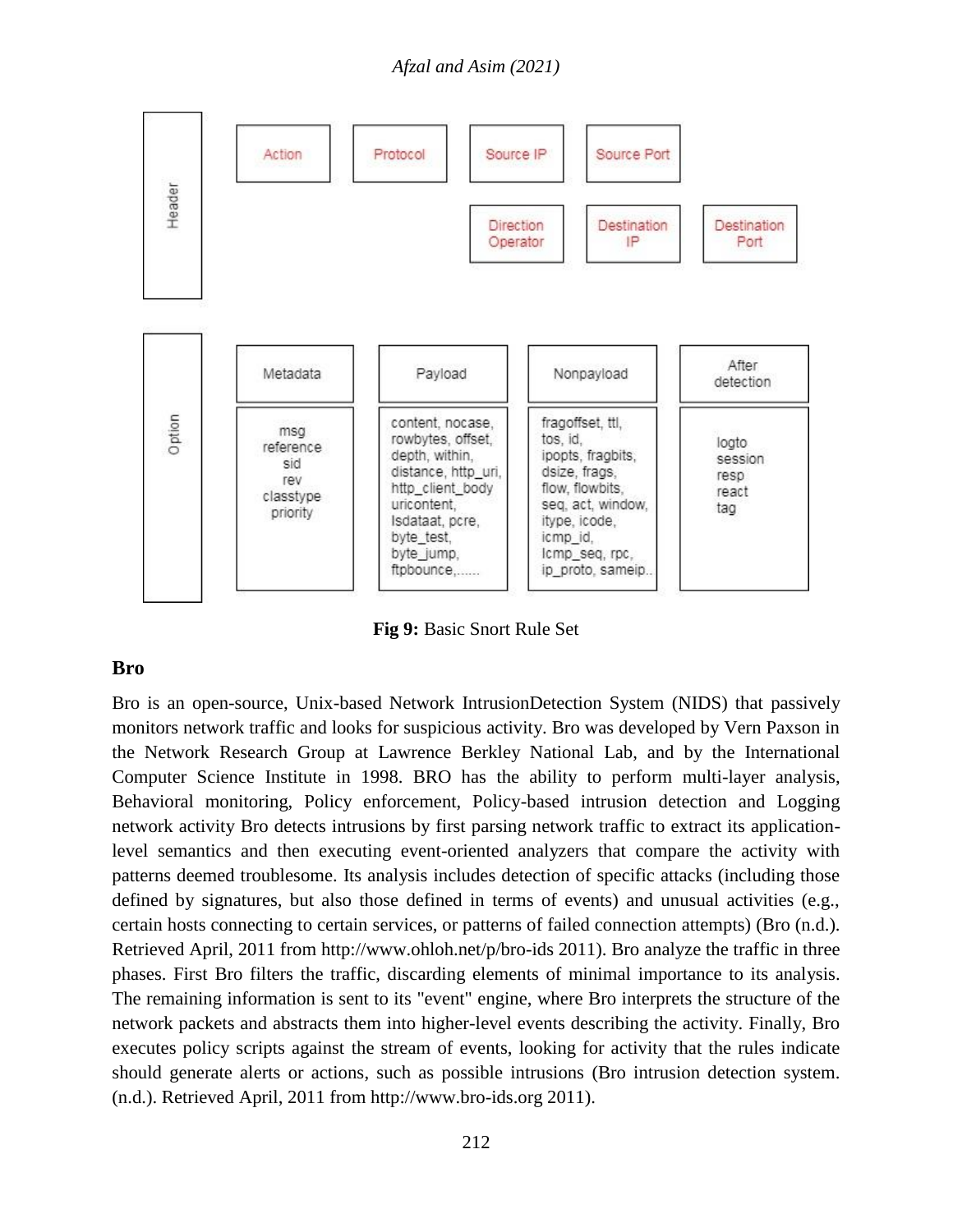# **Suricata**

The Suricata Engine is a next generation open source intrusion prevention and detection engine. IDS / IPS Suricata is a rule-based IDPS engine that uses externally developed rule sets to monitor network traffic and provide alerts to the system administrator when suspicious events occur. Designed to be compatible with existing network security components, Suricata offers unified outbound functionality and pluggable library options to accept calls from other applications. The initial version of Suricata runs on a Linux 2.6 platform that supports passive and online traffic monitoring configuration capable of handling multiple levels of gigabit traffic. Linux 2.4 supports reduced configuration functionality, such as no online options (Lippmann et al., 2000). Available under version 2 of the general public license, Suricata eliminates IDPS engine cost issues while offering a scalable option for the most complex network security architectures.

## **Comparison of Snort, Bro and Suricata**

| <b>Parameter</b>                       | <b>Bro</b>     | <b>Snort</b> | <b>Suricata</b> |
|----------------------------------------|----------------|--------------|-----------------|
| <b>Contextual Signatures</b>           | yes            | no           | yes             |
| <b>Flexible Site Customization</b>     | high           | medium       | yes             |
| <b>High Speed Network capability</b>   | high           | medium       | high            |
| Large User Community                   | N <sub>0</sub> | yes          | yes             |
| Configuration GUI                      | no             | yes          | yes             |
| Analysis GUI                           | A few          | A Lot        | yes             |
| Installation /deployment               | difficult      | Easy         |                 |
| <b>Operating system Compatibility</b>  | Unix           | Any          | Linux           |
| Light and fast/require extra instances | high           | medium       | low             |
| <b>Memory and Processor Resources</b>  | low            | low          | high            |

**Table 5:** Comparison of Snort, Bro and Suricata

# **IDS Application in Various Environment's**

# **Intrusion Detection for Web Application**

Web servers are considered an important test environment for intrusion detection. The reason is that due to its importance and the universality of the HTTP protocol and the number of surprising vulnerabilities.While researchers are still exploring the signature and behavior of intrusion detection approaches, many companies are also developing commercial tools to protect web applications using different techniques. For this reason, we will introduce different and specific web IDS according to your detection approach.

# **Signature Approaches**

Most signature-specific web IDSs are application-level host IDSs (HIDS). McHugh and Proctor adopt the principle of this approach, which is based on the use of techniques to learn known attacks and define their signatures. Once the signatures are defined, a regular expression or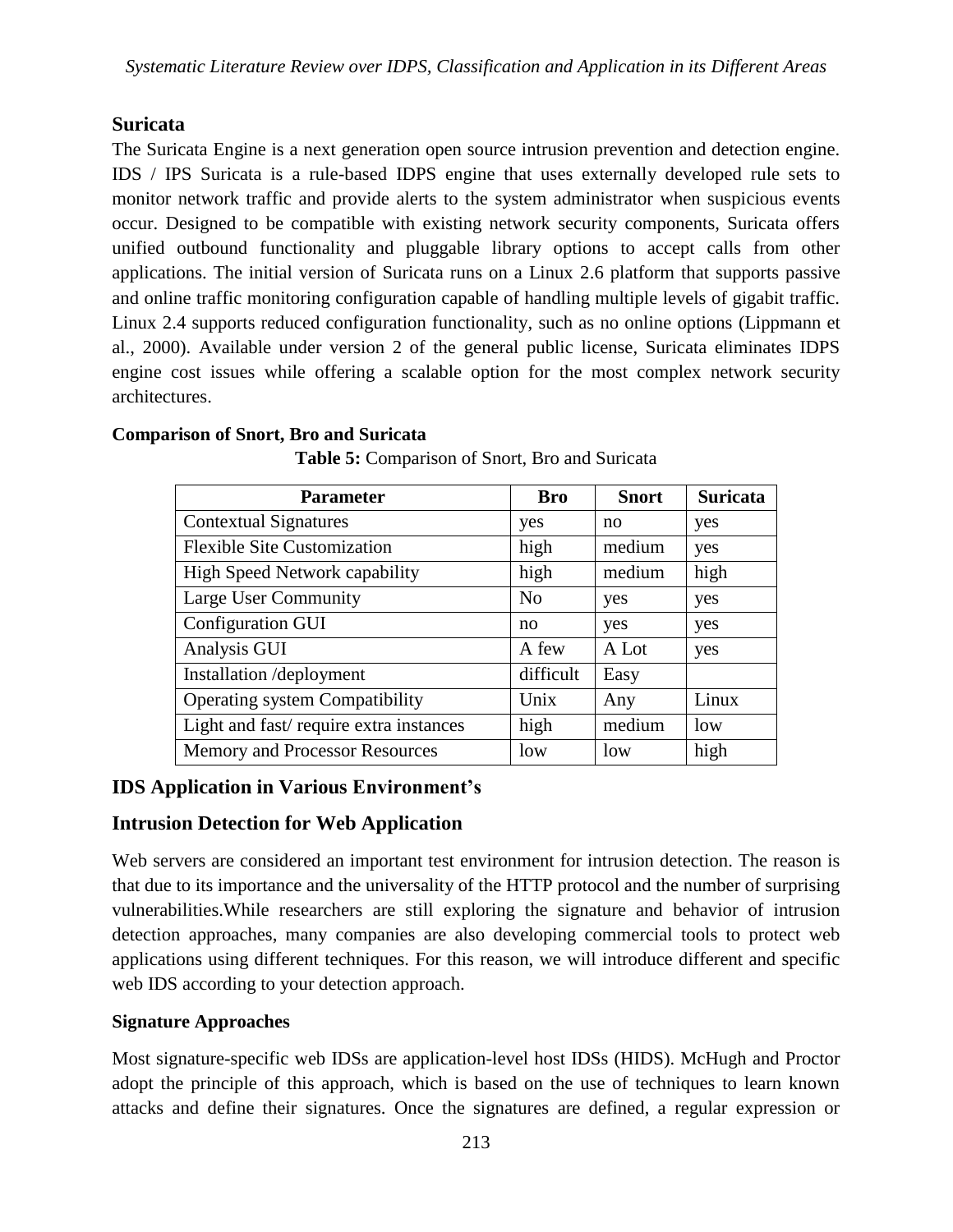pattern match is used to recognize attacks on request waves. It should also be noted that the work of Vigna was part of the intrusion detection scenarios and led to the development of an IDS called Web STAT. In the context of STAT, attacks are initially modeled in high-level language, then automatically compiled to be used as a signature for intrusion detection

## **Behavioral Approaches**

This approach does not use any internal program information. The reference behavior model in these approaches can be defined by the application specifications or by the conclusion of learning to run the application. The approach proposed by (Forest et al., 1996) and (Hofmeyr et al., 1998). It is based on the processing of successive system process calls while executing external information in the program. The result of the experiment showed that short sequences of system calls generate a stable signature to model the normal behavior of a process according to its environment. Network Intrusion Detection Systems - Network Intrusion Detection Systems (NIDS) are placed at one or more tactical points on the network to monitor network traffic. It performs traffic analysis on the entire subnet and maps the traffic that is transmitted through the subnets to the collection of known attacks. If an attack is detected or abnormal behavior is detected, the alert can be sent to the administrator. Example. Smell.

Similarly, a gray box approach is also based on sequences of system calls. Extracts additional information from the process when memory is used. The experience of Gao et al shows that the presence of an attack often occurs during the arguments of the system calls. Based on this proposition, (Kruegel et al., 2004).

### **Intrusion Detection System in Cloud Environment**

In this section, we will introduce different CIDS and classify them into three categories based on the intrusion detection technique used by each system. The categories are based on signatures, anomalies, and hybrids. We study the systems in each category and analyze them to assess whether or not they meet cloud security requirements.

### **Anomaly Based Detection**

Gupta and Kumar proposed an approach to detect malware execution on client virtual machines in a cloud environment, using a new technique to detect the signature of an immediate system call. In this approach, for each unique system call (user program or system program), the list of all immediate system calls that follow it is identified and created from its normal execution logs, and these signatures are stored and then used as a baseline for an abnormal screening program.

Pandeeswari and G. Kumar proposed a system to detect anomalies in the hypervisor layer called the Hypervisor Detector. It uses a hybrid algorithm that is a mixture of the Fuzzy C-Means clustering algorithm and the artificial neural network (FCM-ANN) to improve the precision of the intrusion detection system. The general procedure for The FCMANN approach has the following three phases. In the first phase, a fuzzy grouping technique is used to divide the large data set into small groups or learning subsets.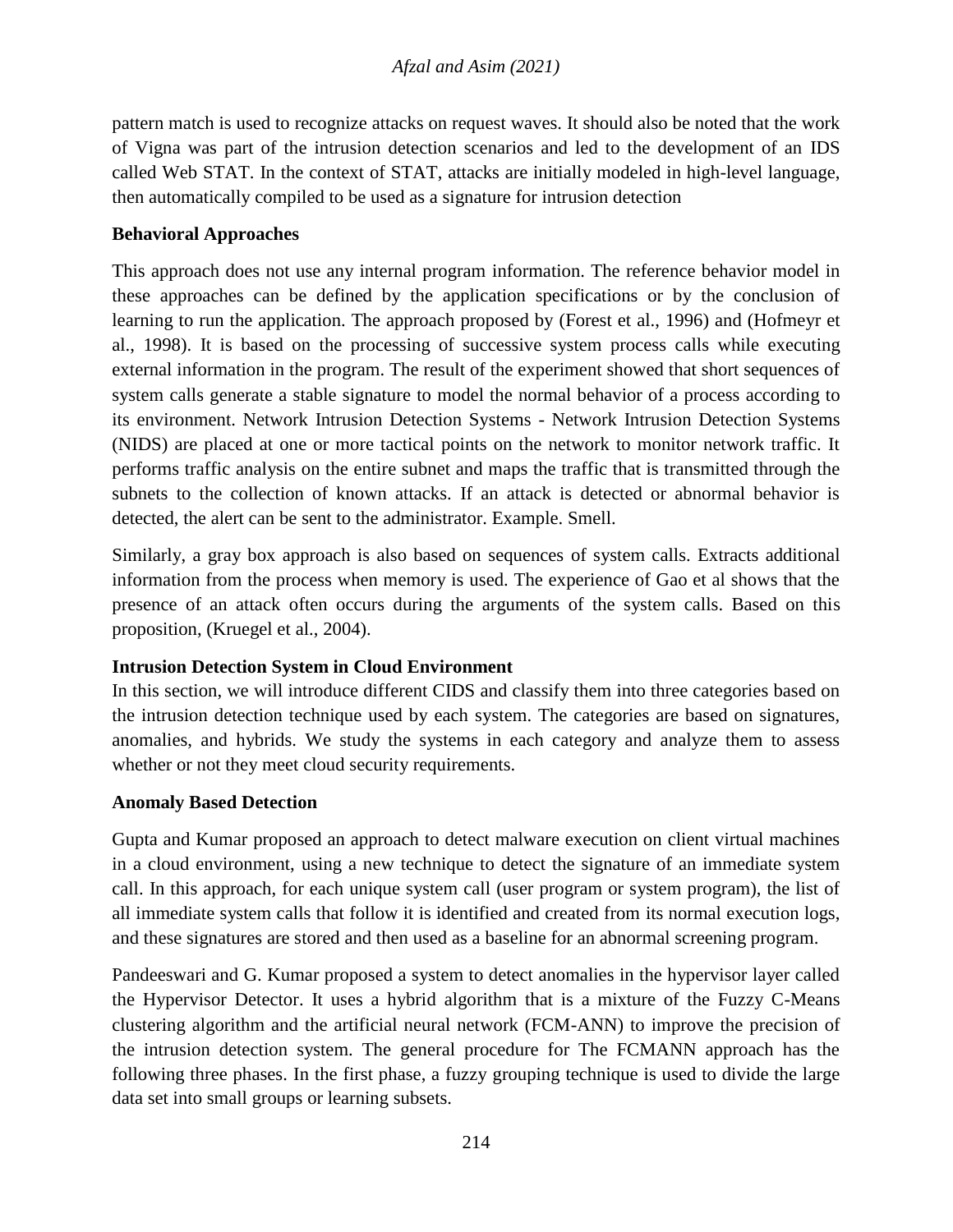B. Al-Shadaifatproposed an anomaly intrusion detection model to deal with attacks and security breaches in a cloud environment. The proposed approach consists of an artificial Hopefield net and simulated annealing as an aggregator. The framework of the IDS anomaly is divided into three stages: grouping of data sets, Hopfield artificial neural network (HANN) and annealing simulator.

## **Hybird Based Detection**

P. Ghosh proposed an intrusion detection system to protect the cloud environment from intrusion, based on the collaboration of the Multithreaded Network Intrusion Detection System (NIDS) and the Host Intrusion Detection System (HIDS). The multithreaded NDIS is placed in the cloud bottleneck position, to monitor requests sent by cloud users (Kumar et al., 2016).

Ambikavathi C developed an Intelligent Intrusion Detection System (I-IDS) to improve virtual machine (VM) security, which is the foundation of the cloud computing model. The proposed model works at the virtualization layer, enhances VM security by creating VM profiles, packet flow monitoring, and periodic centralized vulnerability scans for infected VMs (Ambikavathi et al., 2015).

## **Intrusion Detection in Internet of Things**

Tim Bass suggested that a holistic, cross-platform approach to detect unauthorized access through cyberspace should include assessing inferences from multiple perspectives. For this reason, the interaction skills proposed for the first time by Shaiek as a critical parameter in an IDS deployment measure, it was used to classify the level of holistic detection intelligence of the IDS examined. It provides a multi-perspective view of the IDS interaction with the following four levels of network service in the TCP / IP suite: network interface, Internet, transport and application levels. In addition, TCP / IP layers can be assigned to functionally similar WSN ZigBee standards (e.g. physical, MAC 802.15.4, network and application) and as encapsulation or otherwise in 6LoWPAN.

In early 2011, the IDS ideology began to change as the research did not target individual or related components, but the whole IoT. In one of these experiments, Liu et al., They applied the mechanisms of the artificial immune system to IDS3 in IoT.

More recently, computer intelligence (CI) based systems have been proposed that are adaptable and react to new situations by applying reasoning without relying on users. Examples are artificial neural networks, evolutionary calculus, artificial immune systems, swarm intelligence and fuzzy logic. Using a three-tier architecture to monitor, apply cyber intelligence and report intrusions, IDS tracks the IP addresses of the source messages and stores them in its network or in system models.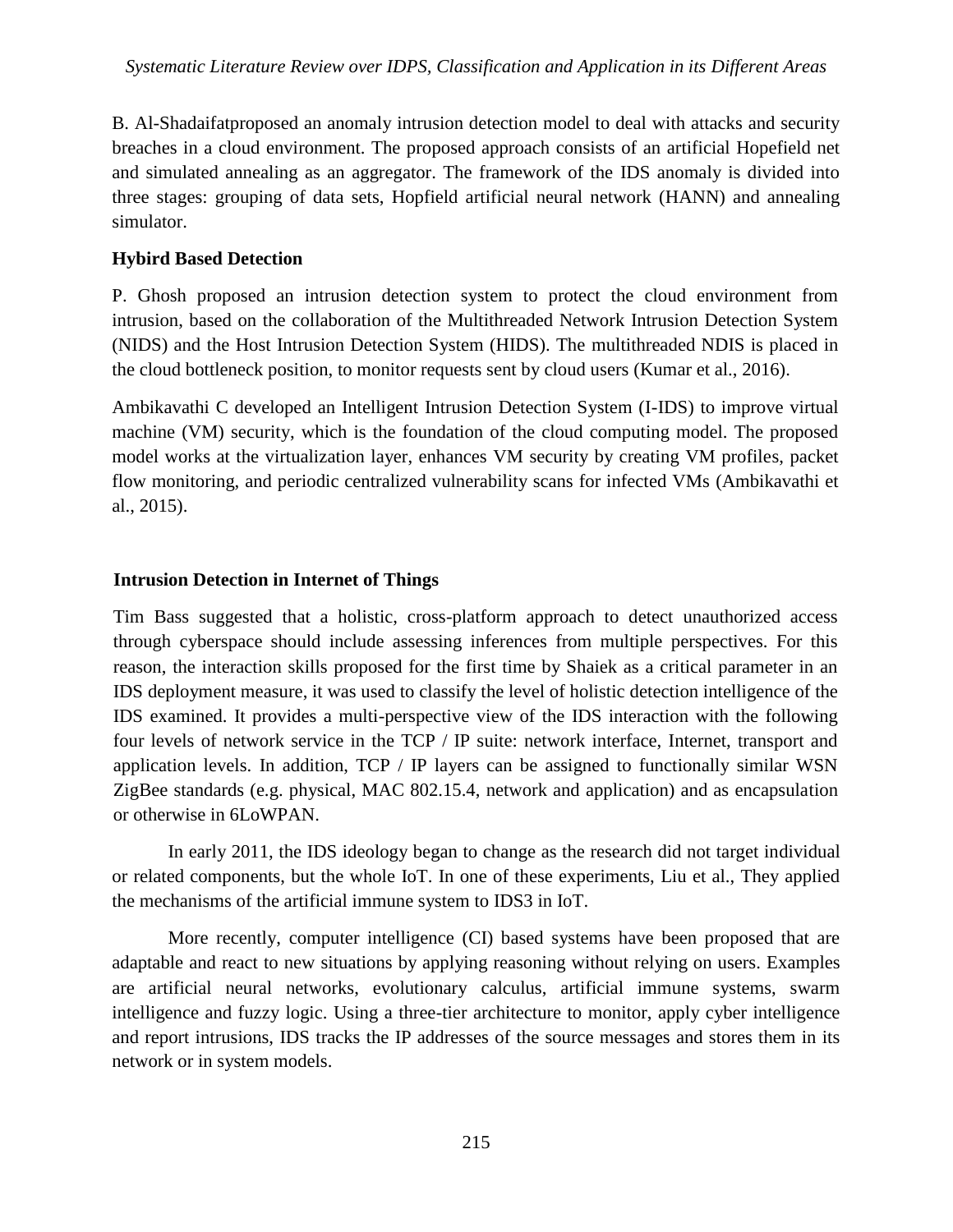Another approach used by Kafle et. al., addressed the issue of integrating non-IP networks by assigning unique identifiers to each object. ID-based communication in heterogeneous networks called the identity sublayer has been integrated into the transmission layer for better real-time performance than traditional IDS. More recently, in 2014, Jun et al. developed a complex event processing engine (CEP) for real-time model detection between the various components of the IoT. It was compared to an IDS that first stores and then combines the data with a rule. They found that their approach consumes more CPU resources, but consumes less memory. In fact, it has been shown to work best in real time.

## **IDS with Lower Interaction Ability Values**

The Internet (network) layer is an ideal place for a holistic approach to a rule-based discovery engine because the lower layers are hardware dependent and less abstract. The following is a review of two different IDSs operating at the network layer. The first work uses the traditional TCP / IP suite (Batalla et al., 2014) and the second experiment uses the TCP / IP suite with 6LoWPAN.

Kasinathan Batalla and Krawiec propose a type of service-oriented architecture integrated into the TCP / IP layer of the Internet to allow communication of objects regardless of their hardware or software platforms. An important technique used was registering services and objects to find and provide information about them. Overloading was avoided by using hierarchically designated routers to filter only the necessary information on the main node (Kasinathan et al., 2013).

Another promising DoS detection framework for IoT intrusion detection and built-in security was an open source IDS called Suricatamodified for IPv6 on a low power personal network (6LoWPAN). The 6LoWPAN protocol provides an IPv6 identity to objects that would not otherwise have an IP-based protocol (Kasinathan et al., 2013). Much of this work has been packet analysis that has been integrated into the IEEE 802.15.4 network layer. DoS test showedpromise. A follow-up to the Kasinathan demonstration consisted of modifying the originally open source code to integrate an advanced event monitoring system.

### **Intrusion Detection in Wireless Sensor Networks (WSN)**

In the classification, we do the type of intrusion, the type of intruder, the detection techniques, the source of the collected data, the analysis of the location of the collected data, the frequency of use and this classification is the most complete literature in a network, the intruder type is grouped into two categories. These categories are internal intruders (selfish or malicious knot) and external intruders (an external attacker trying to reach the system) (Jurdak et al., 2011).

## **Anomaly Detection Approaches in WSN**

According to WSN, anomalies can be grouped as network anomalies, node anomalies, data anomalies, and other anomalies. In addition to the types of WSN anomalies, approaches to detect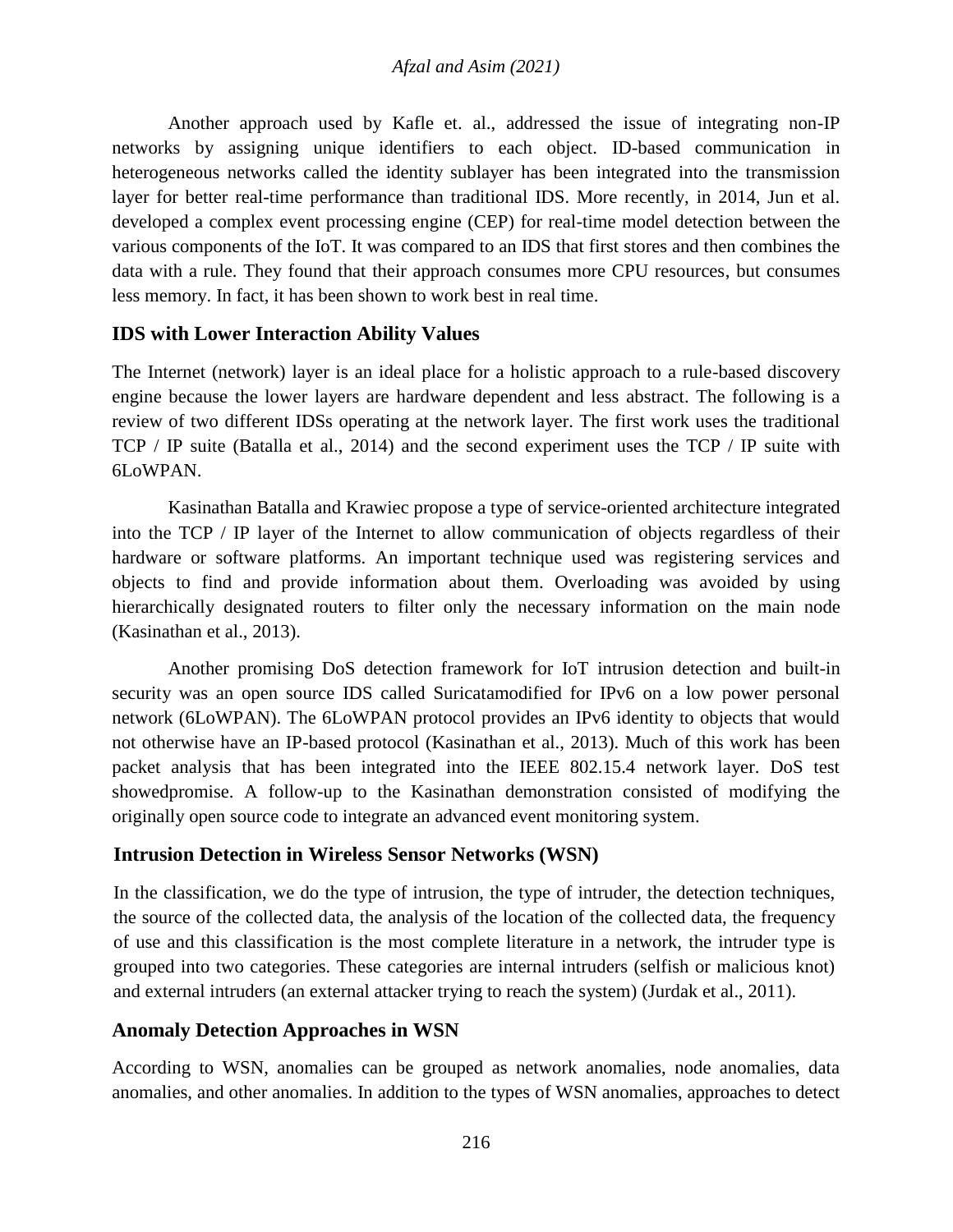### *Systematic Literature Review over IDPS, Classification and Application in its Different Areas*

WSN anomalies are also important. These approaches are used to implement an IDS in WSN as a detection solution and can be combined with each other. These approaches can be classified according to statistics, the artificial immune system, machine learning, data mining, and game theory.

In the A-Game theoretical framework for robust and optimal intrusion detection in wireless sensor networks -2014, it is stated that instead of approaches using heuristic and ad hoc solutions, there is an increase in the use of analytical approaches to problems of security in WSN. Therefore, the authors propose a robust and updated stochastic game framework to analyze the problem of intrusion detection in WSN. The parameters of the game are modeled by the functionality of the WSN and its environment (Coppolino et al., 2013).

In Anomaly detection and localization in UWB wireless sensor networks - 2013, the author proposed an anomaly detection solution specially designed for ultra wideband (UWB) technology. In the document, it is described that UWB is a key solution to serve low power consumption while wireless connectivity. To identify intrusions, a rules-based approach is accepted and the performance of the proposed algorithm is studied by simulations. The algorithm proposed in the article uses a round-based approach (There are particular phases.) Towards the cluster structure and the detection of anomalies based on rules. Test results presented on paper indicate successful detection accuracy.

In Application of data mining techniques to intrusion detection in wireless sensor networks - 2013, it is proposed that the application using data mining approaches for the intrusion detection system in the wireless sensor network and the proposed system can perform both an anomaly detection technique and an abuse detection technique. The IDS consists of a central agent and several local agents, who are placed on the sensors and perform intrusion detection activities. A data mining approach is used on each agent (local agents, central agents). Test results show that high detection accuracy is obtained while maintaining an acceptable, but not negligible, rate of false positives.

### **Misuse Detection Approaches in WSN**

Also called signature-based IDS, it successfully detects known attacks. Its drawback is that it cannot detect new unknown attacks or attacks without predefined rules. Using the abuse detection technique is a complex task for WSN due to WSN restrictions. For example, maintaining attack signatures is very difficult and less effective. In the literature, we see that some studies use an abuse detection technique and propose a surveillance approach and a mobile agent approach.

In detecting intrusions in wireless sensor networks using the watchdog-2013 based clonal selection algorithm, the watchdog approach is used to detect if a node behaves abnormally during data transmission. All WSN nodes are responsible for monitoring neighbors and transferring behavioral information. Bad node behavior negatively affects WSN performance.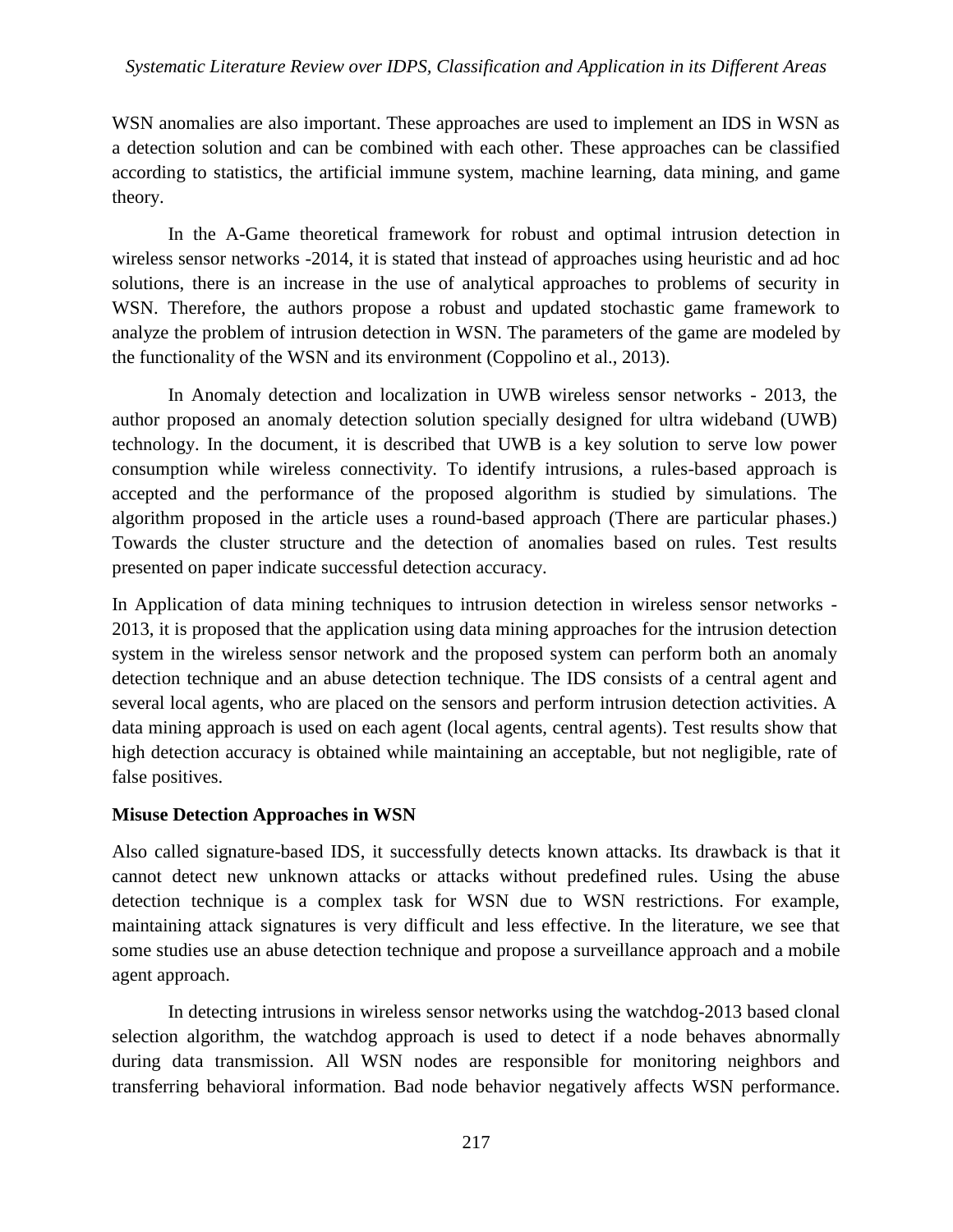Using the watchdog-based clonal selection algorithm, it aims to detect the malicious and selfish nodes of WSN.

## **Hybrid Detection Approaches in WSN**

It is described that some specification-based solutions have been proposed and the main drawback of this solution is that the development of protocol specifications is man-made. WSN security protocols are manually defined by the administrator. The author describes this approach with three techniques and hybrid detection is involved in this classification as the third subtitle.

In the new hybrid intrusion detection system for the clustered wireless sensor network - 2011, the goal is to combine approaches based on anomaly detection and abuse (signature) to obtain a more accurate intrusion detection system. Anomaly detection uses a distributed learning algorithm for the formation of an SVM to solve the problem in two classes (distinguishing between normal and abnormal activities). The purpose of this study is described as energy saving.

### **Intrusion Detection in Mobile Ad-Hoc Networks (MANET)**

J Martin and S. Shanmugavel developed a secure routing approach called Resiliency Oriented Secure (ROS) in 2006 that includes the detection phase in routing to detect the malicious node [105]. To detect the malicious node, they used various update fields in the routing table and set a threshold value for it. Each time a node receives a routing packet that has an update in its routing table, it increments the number of update fields by one. When the count values exceed the threshold values, an alarm signal is triggered. R.Ranjana and M. Rajaram in 2007 proposed a model that does not work any changes to the underlying protocol and used an additional security component to detect manufacturing attack, resource consumption attack, and packet loss attack. Using an extended architecture, IDSX is a cluster based solution and acts as a second line of defense Any IDS solution could be implemented by individual nodes. The IDSX solution is compatible with any IDS solution that serves as the first line of defense. The IDSX produced virtually no false positives based on the simulation results. In fact, it forms a consensus on the responses of the different individual IDS solutions implemented on the nodes. Anomaly-based intrusion detection schemes could be implemented as a first line of defense. IDSX operates within predefined limits. These are quite practical and sufficiently achievable given the nature of ad hoc networks. However, some of them can also be considered limiting restrictions. The proposed two-step approach would also make the task of detecting intrusions costly in terms of energy and resource consumption.

In, a solution called eSOM is described using the concept of unsupervised learning in artificial neural networks using self-organizing maps. The technique used a data structure called a matrix U that is used to represent the data classes. These regions represent malicious information and are marked with the Block-Wise method. Regions representing the benign data class are marked with the Lattice method. When a new attack is launched, it changes the pixel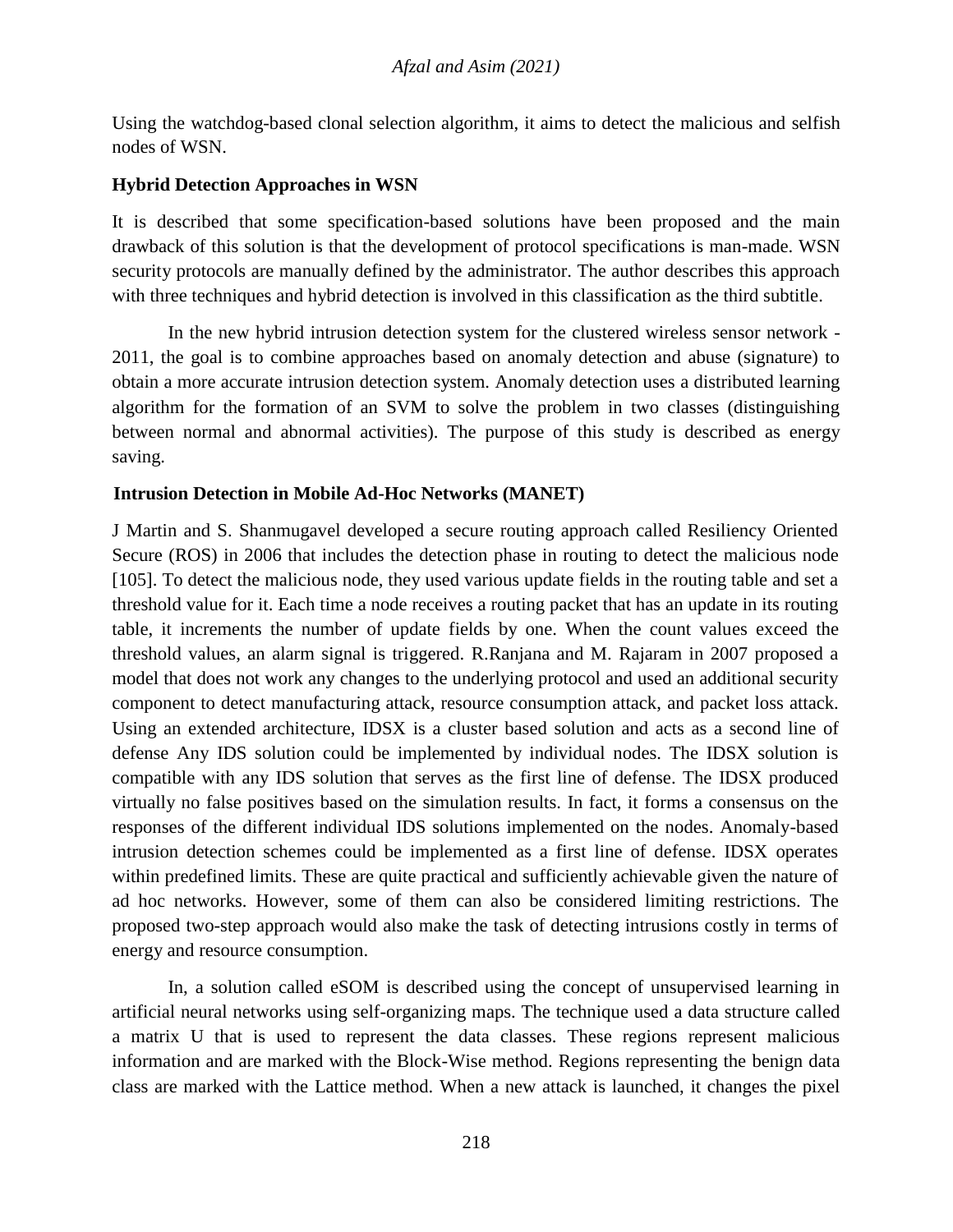### *Systematic Literature Review over IDPS, Classification and Application in its Different Areas*

values. The watermark technique and eSOM can identify together if a pixel has been modified and this makes it very sensitive to intrusion detection. The authors claim that eSOM is SO% efficient and remains constant even with variations in mobility. Using eSOM, IDSs would be trained at regular times. This affects the energy efficiency of the algorithm and incurs additional costs. However, the proposed intrusion detection engine has not been used in various routing protocols for detection of various types of attacks.

Ningrinla marching and Raja Datta have developed "a collaborative technique to detect intrusions in MANET". They proposed two intrusion detection techniques for ad hoc mobile networks, which use the collaborative efforts of nodes in a neighborhood to detect a malicious node in that neighborhood. The first technique is proposed for detecting malicious nodes in a node neighborhood where each pair of nodes in the neighborhood are within radio range of each other and that node neighborhood is known as a click.

### **Intrusion Detection in Voice Over Internet Protocol (VOIP)**

VolP security issues and solutions are increasingly important to the success of VoIP services, particularly in the area of intrusion and intrusion detection. By targeting an effective, flexible and holistic approach to VolP security management. We suggest the use ofan appropriate mobile agent system in an integrated framework that can be applied specifically to VoIP, as well as to modem network management in general

IP transmissions are inherently insecure. As a result, VoIP applications would face security threats inherited from IP networks. In this article, the author classifies attacks on Internet infrastructure into Sour categories: DNS hacking, routing table poisoning, packet abuse, and DoS, and analyzes the impact of this type of intrusion on the Internet.

In addition, the development of the smart network using SS7 (signaling system No. 7) offers greater flexibility to the network thanks to the introduction of new services, but increases its vulnerability to the misuse of these services because certain services allow users to access to information management. Free phone service is an example. Mobile technology also has an impact on telephone security. The previous attacks would also affect VoIP users because VolP networks involve traditional telephone equipment.

VolP relies on various protocols to deal with different aspects of a "call". Protocols related to IP telephony were not initially designed with security as the primary design objective. Although some of these protocols have added security features in their recent versions, the security mechanisms are not secure enough or are not yet practical. This section discusses the security features of the VolP standards currently used in the construction of VolP systems, including SIGTRAN.

# **Conclusion**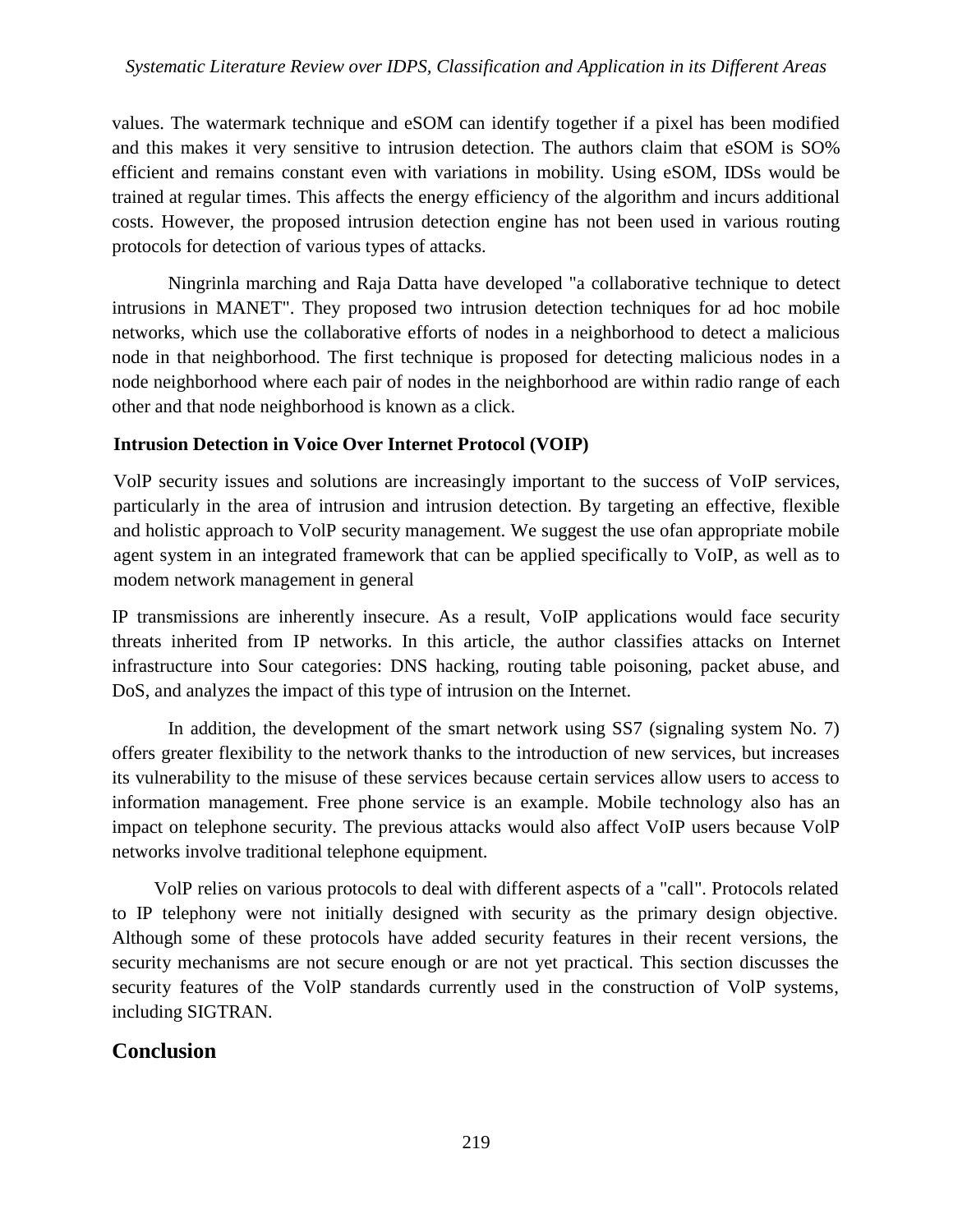### *Afzal and Asim (2021)*

Cyber criminals target computer users using sophisticated techniques and social engineering strategies. Some cybercriminals are becoming more sophisticated and motivated. Cyber criminals have demonstrated their ability to conceal their identity, conceal their communication, keep their identity away from illegal profits, and use a compromise resistant infrastructure. As a result, it is increasingly important to protect computer systems using advanced intrusion detection systems capable of detecting modern malware. To design and build such IDS systems, it is necessary to have a complete overview of the strengths and limitations of contemporary IDS research. In this paper, we present in detail a study of the methodologies, types and technologies of intrusion detection systems with their advantages and limitations. Several proposed machine learning techniques to detect zero-day attacks are reviewed. However, such approaches may have the problem of generating and updating information on new attacks and generating high false alarms or poor precision. A computer network is made up of two components, namely hardware and software. These two components can present their own risks and vulnerabilities. In this article, we have studied different types of intrusion detection models in different cases. This article introduces Intrusion Detection Systems (IDS) in various areas. It includes a web application, a cloud environment, the Internet of Things (IoT), an ad hoc mobile network (MANET), a wireless sensor network (WSN), and a Voice over Internet Protocol (VOIP). We have discovered that IDS is an important part of the network security system. The development of IDS capable of overcoming escape techniques remains a major challenge for this area of research. We have summarized the results of recent research and explored contemporary models for improving AIDS performance as a solution to overcome IDS problems. This study also examines four common escape techniques to determine your ability to escape from recent IDSs. An effective IDS should be able to accurately detect different types of attacks, including intrusions and corporate escape techniques.

### **Acknowledgement**

Authors are thankful to the Editorial Team for their constructive support.

### **References**

- Ahmed, G., Hussain, M., & Khan, M. N. A. (2014). Characterizing Strengths of Snort-based IDPS. *Research Journal of Recent Sciences 3*(1), 176-182.
- Alcaraz, C. (2018). Cloud-assisted dynamic resilience for cyber-physical control systems. *IEEE Wireless Communications*, *25*(1), 76-82.
- Ambikavathi, C., & Srivatsa, S. K. (2015). Improving virtual machine security through intelligent intrusion detection system. *Indian Journal of Computer Science and Engineering (IJCSE)*, *6*(2), 39-45.
- Annachhatre, C., Austin, T. H., & Stamp, M. (2015). Hidden Markov models for malware classification. *Journal of Computer Virology and Hacking Techniques*, *11*(2), 59-73.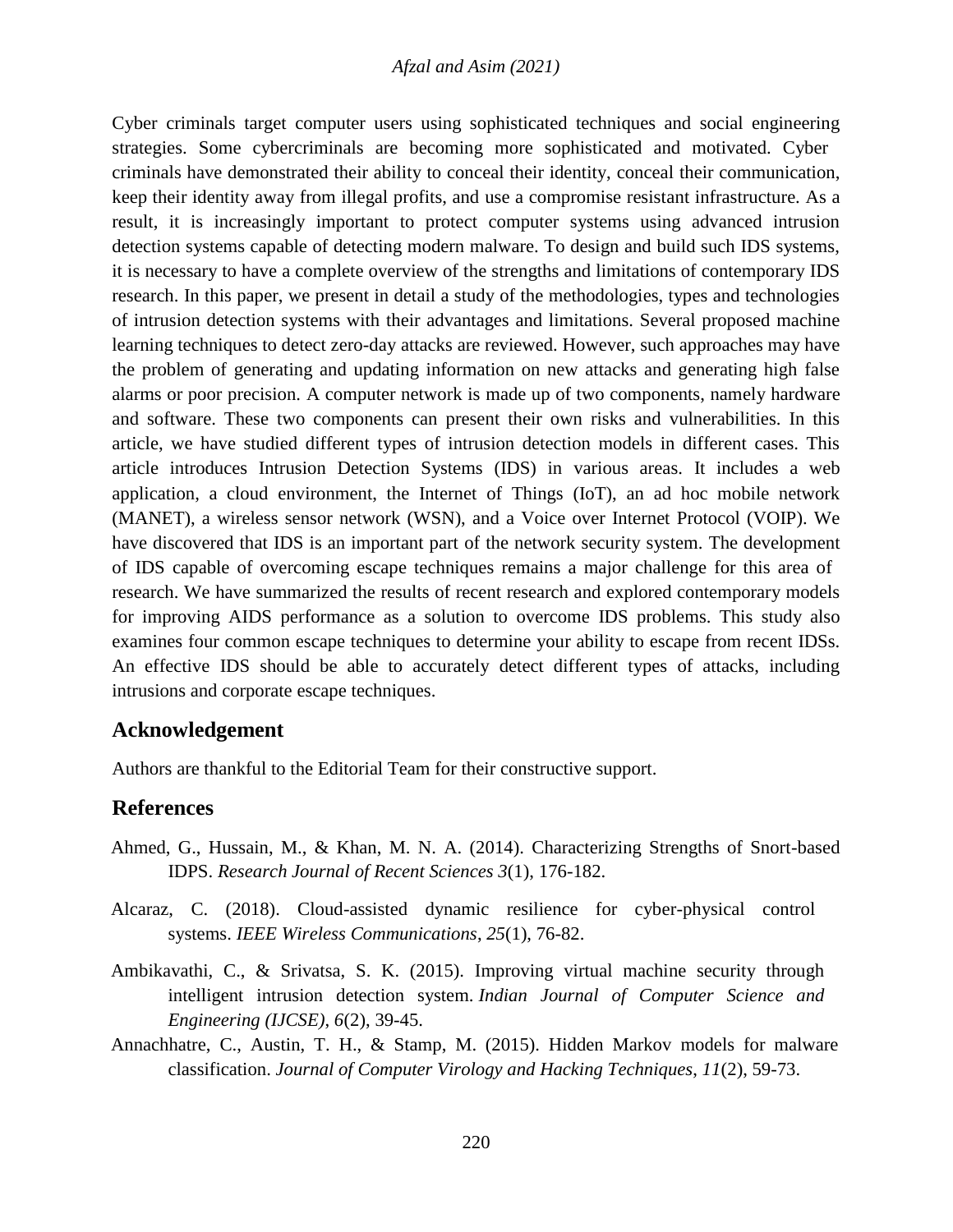- Ashfaq, R. A. R., Wang, X. Z., Huang, J. Z., Abbas, H., & He, Y. L. (2017). Fuzziness based semi-supervised learning approach for intrusion detection system. *Information Sciences*, *378*(2), 484-497.
- Bace, R. (1999). An introduction to intrusion detection and assessment for system and network security management. *ICSA Intrusion Detection Systems Consortium Technical Report*. *14*(1), 138-145.
- Barghi, M. N., Hosseinkhani, J., & Keikhaee, S. (2015). An effective web mining-based approach to improve the detection of alerts in intrusion detection systems. *International Journal of Advanced Computer Science and Information Technology (IJACSIT),(ELVEDIT)*, *4*(1), 38-45.
- Batalla, J. M., & Krawiec, P. (2014). Conception of ID layer performance at the network level for Internet of Things. *Personal and Ubiquitous Computing*, *18*(2), 465-480.
- Brugger, T. (2007). KDD Cup'99 dataset (Network Intrusion) considered harmful. *KDnuggets newsletter*, *7*(18), 15-29.
- Chen, C. M., & Lin, H. C. (2015). Detecting botnet by anomalous traffic. *journal of information security and applications*, *21*(3), 42-51.
- Coppolino, L., DAntonio, S., Garofalo, A., & Romano, L. (2013, October). Applying data mining techniques to intrusion detection in wireless sensor networks. In *2013 Eighth International Conference on P2P, Parallel, Grid, Cloud and Internet Computing* 13(2),247-254
- Duque, S., & bin Omar, M. N. (2015). Using data mining algorithms for developing a model for intrusion detection system (IDS). *Procedia Computer Science*, *61*(3), 46-51.
- Elhag, S., Fernández, A., Bawakid, A., Alshomrani, S., & Herrera, F. (2015). On the combination of genetic fuzzy systems and pairwise learning for improving detection rates on intrusion detection systems. *Expert Systems with Applications*, *42*(1), 193-202.
- Forrest, S., Hofmeyr, S. A., Somayaji, A., & Longstaff, T. A. (1996, May). A sense of self for unix processes. In *Proceedings 1996 IEEE Symposium on Security and Privacy 25*(1),120-128.
- Friedberg, I., Skopik, F., Settanni, G., & Fiedler, R. (2015). Combating advanced persistent threats: From network event correlation to incident detection. *Computers & Security*, *48*(1), 35-57.
- Gao, D., Reiter, M. K., & Song, D. (2004, October). Gray-box extraction of execution graphs for anomaly detection. In *Proceedings of the 11th ACM conference on Computer and communications security 15*(6), 318-329.
- Hofmeyr, S. A., Forrest, S., & Somayaji, A. (1998). Intrusion detection using sequences of system calls. *Journal of computer security*, *6*(3), 151-180.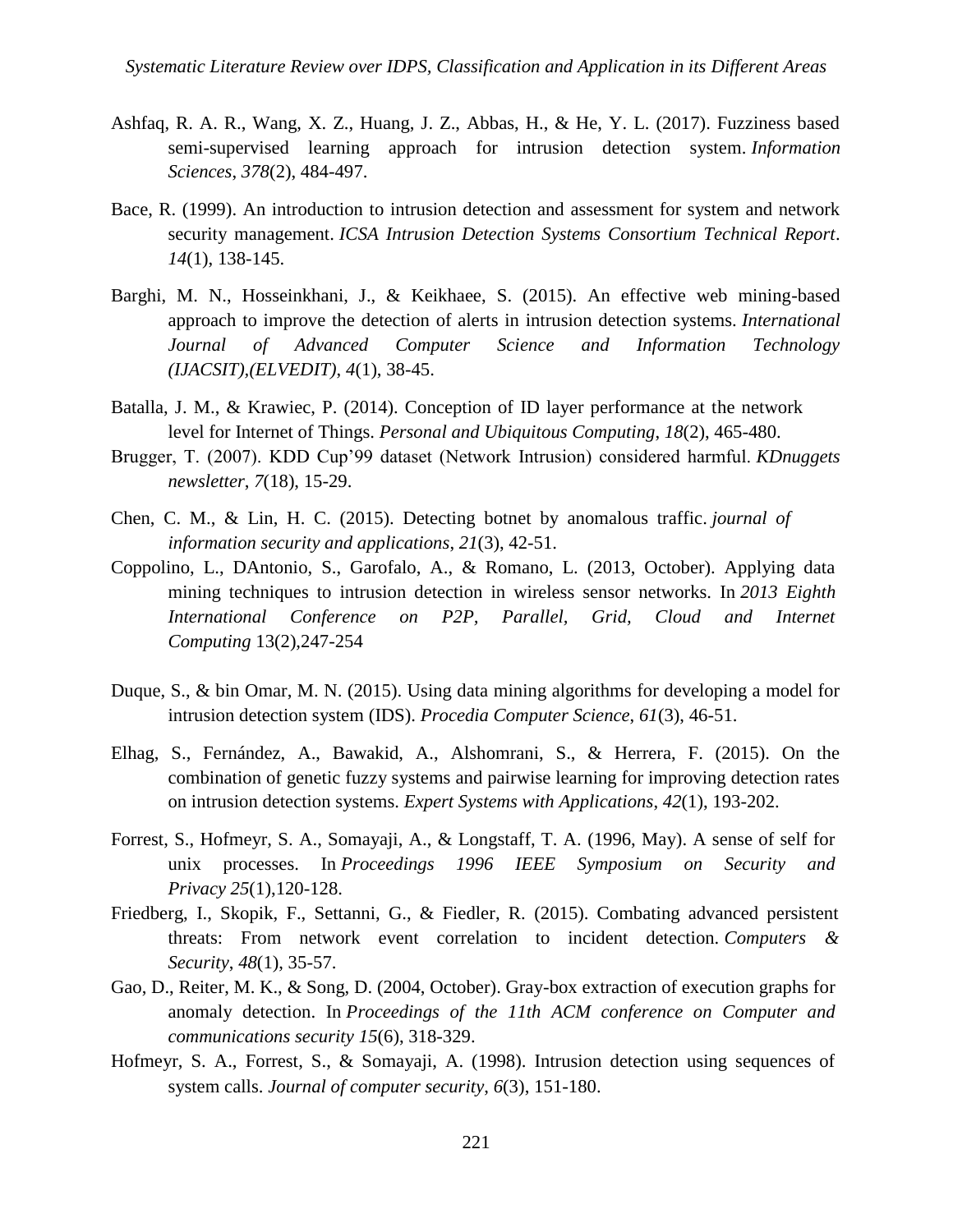- Jurdak, R., Wang, X. R., Obst, O., & Valencia, P. (2011). Wireless sensor network anomalies: Diagnosis and detection strategies. In *Intelligence-Based Systems Engineering 25*(6), 309-325.
- Kar, D., Panigrahi, S., & Sundararajan, S. (2015, February). SQLiDDS: SQL injection detection using query transformation and document similarity. In *International Conference on Distributed Computing and Internet Technology 22*(4), 377-390).
- Kasinathan, P., Costamagna, G., Khaleel, H., Pastrone, C., & Spirito, M. A. (2013, November). An IDS framework for internet of things empowered by 6LoWPAN. In *Proceedings of the 2013 ACM SIGSAC conference on Computer & communications security 18*(6), 1337-1340.
- Kasinathan, P., Pastrone, C., Spirito, M. A., & Vinkovits, M. (2013, October). Denial-of-Service detection in 6LoWPAN based Internet of Things. In *2013 IEEE 9th international conference on wireless and mobile computing, networking and communications (WiMob)* 1*2*(6), 600-607. IEEE.
- Kaur, J., Singh, R., & Kaur, P. (2015). Prevention of ddos and brute force attacks on web log files using combination of genetic algorithm and feed forward back propagation neural network. *International Journal of Computer Applications*, *120*(23), 355-382.
- Kenkre, P. S., Pai, A., & Colaco, L. (2015). Real time intrusion detection and prevention system. In Proceedings of the 3rd International Conference on Frontiers of Intelligent *Computing: Theory and Applications (FICTA) 2014 34*(6), 405-411.
- Khraisat, A., Gondal, I., Vamplew, P., & Kamruzzaman, J. (2019). Survey of intrusion detection systems: techniques, datasets and challenges. *Cybersecurity*, *2*(1), 1-22.
- Koo, T. M., Chang, H. C., Hsu, Y. T., & Lin, H. Y. (2013, July). Malicious website detection based on honeypot systems. In *2nd International Conference on Advances in Computer Science and Engineering (CSE 2013) 25*(6), 76-82.
- Kour, H., & Sharma, L. S. (2016). Tracing out cross site scripting vulnerabilities in modern scripts. *International Journal of Advanced Networking and Applications*, *7*(5), 2862- 2879.
- Kshetri, N., & Voas, J. (2017). Hacking power grids: A current problem. *Computer*, *50*(12), 91- 95.
- Kumar, K. (2016, December). An efficient network intrusion detection system based on fuzzy C-means and support vector machine. In *2016 International Conference on Computer, Electrical & Communication Engineering (ICCECE) 27*(2), 1-6).
- Lin, W. C., Ke, S. W., & Tsai, C. F. (2015). CANN: An intrusion detection system based on combining cluster centers and nearest neighbors. *Knowledge-based systems*, *78*(1), 13- 21.
- Lippmann, R. P., Fried, D. J., Graf, I., Haines, J. W., Kendall, K. R., McClung, D., ... & Zissman, M. A. (2000, January). Evaluating intrusion detection systems: The 1998 DARPA off-